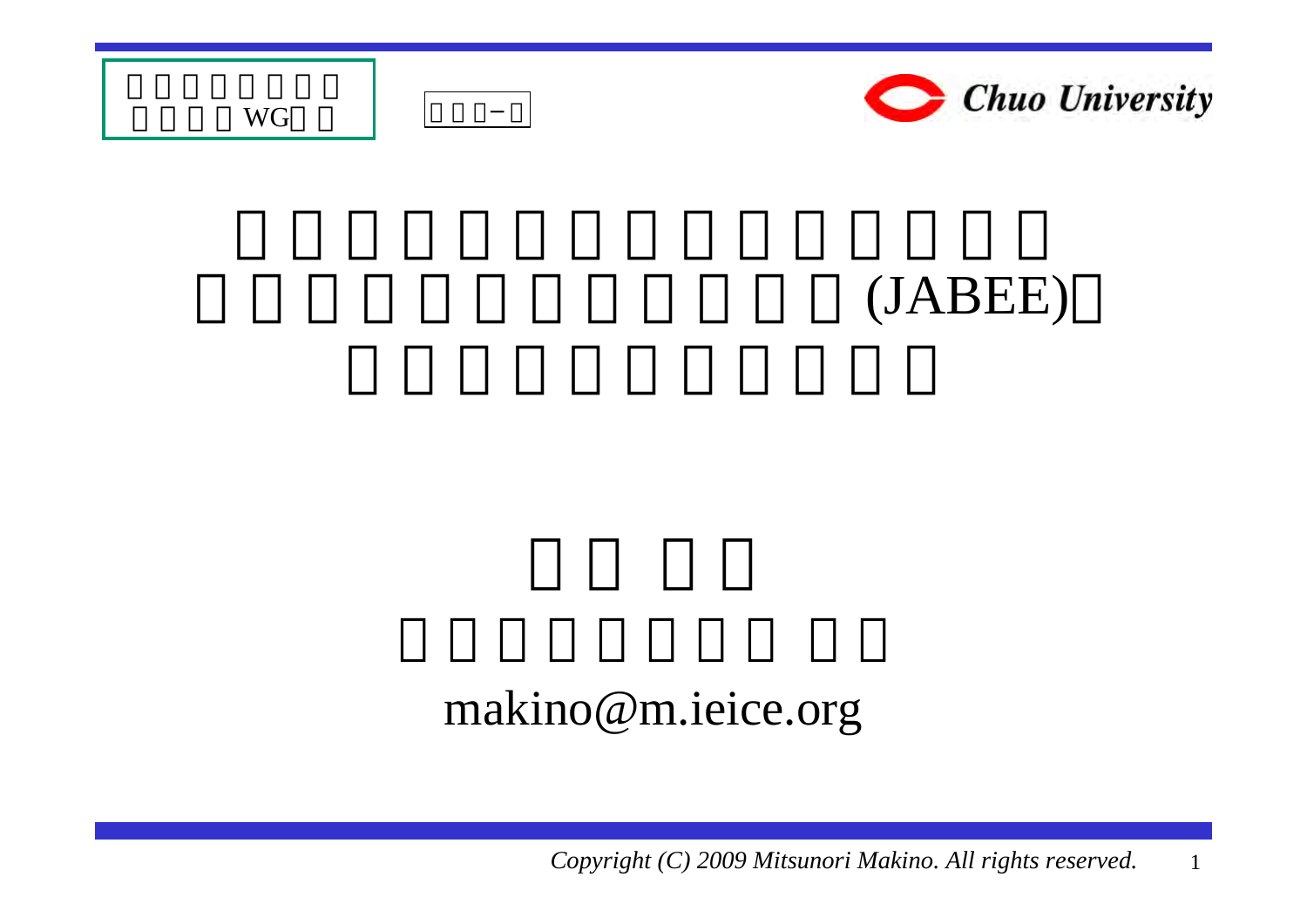

# JABEE

•

–

–

- JABEE
- Washington Accord
	- ABET
	- IEM
- Bologna Process
	- Dublin Descriptor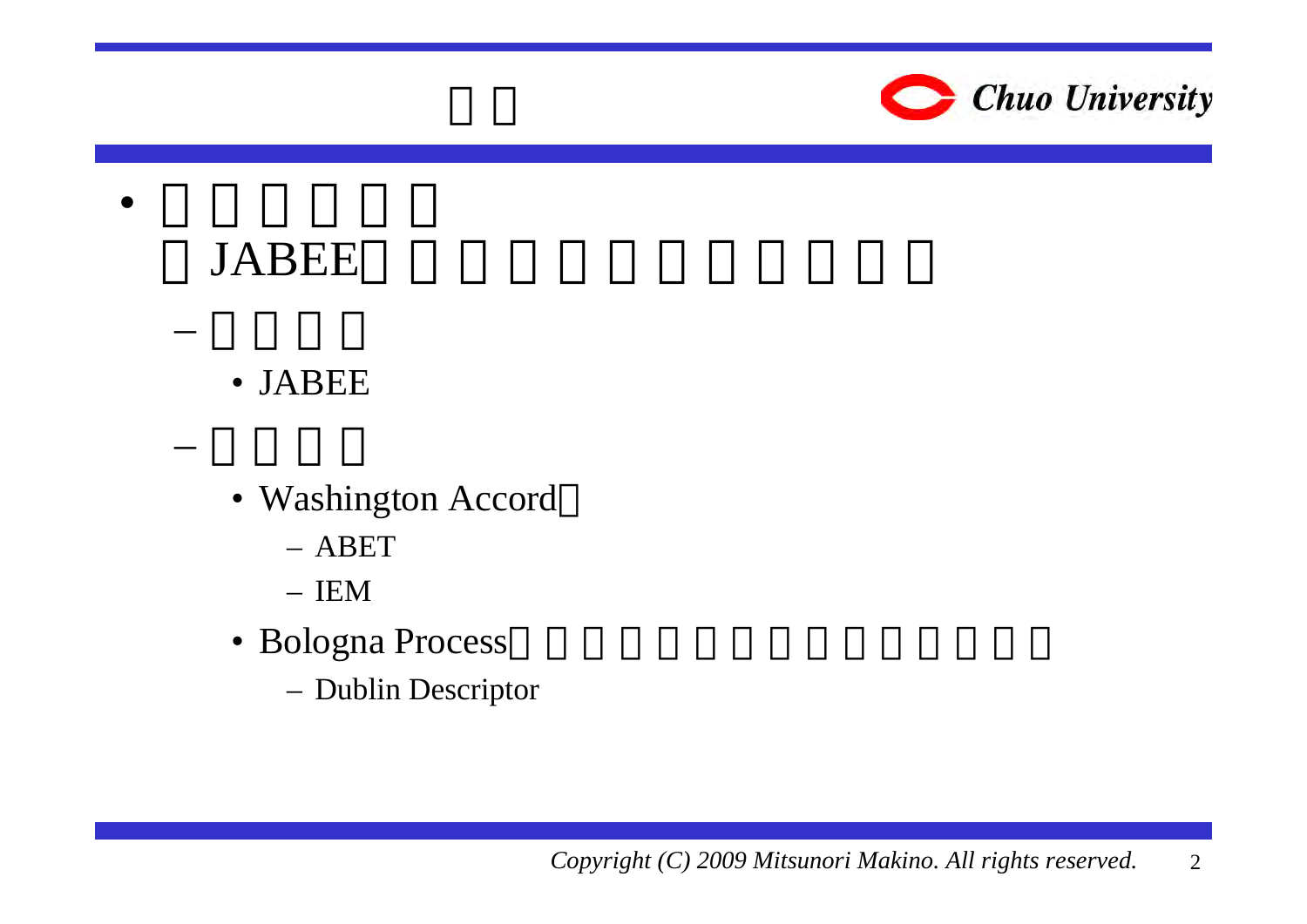

# **JABEE JABEE**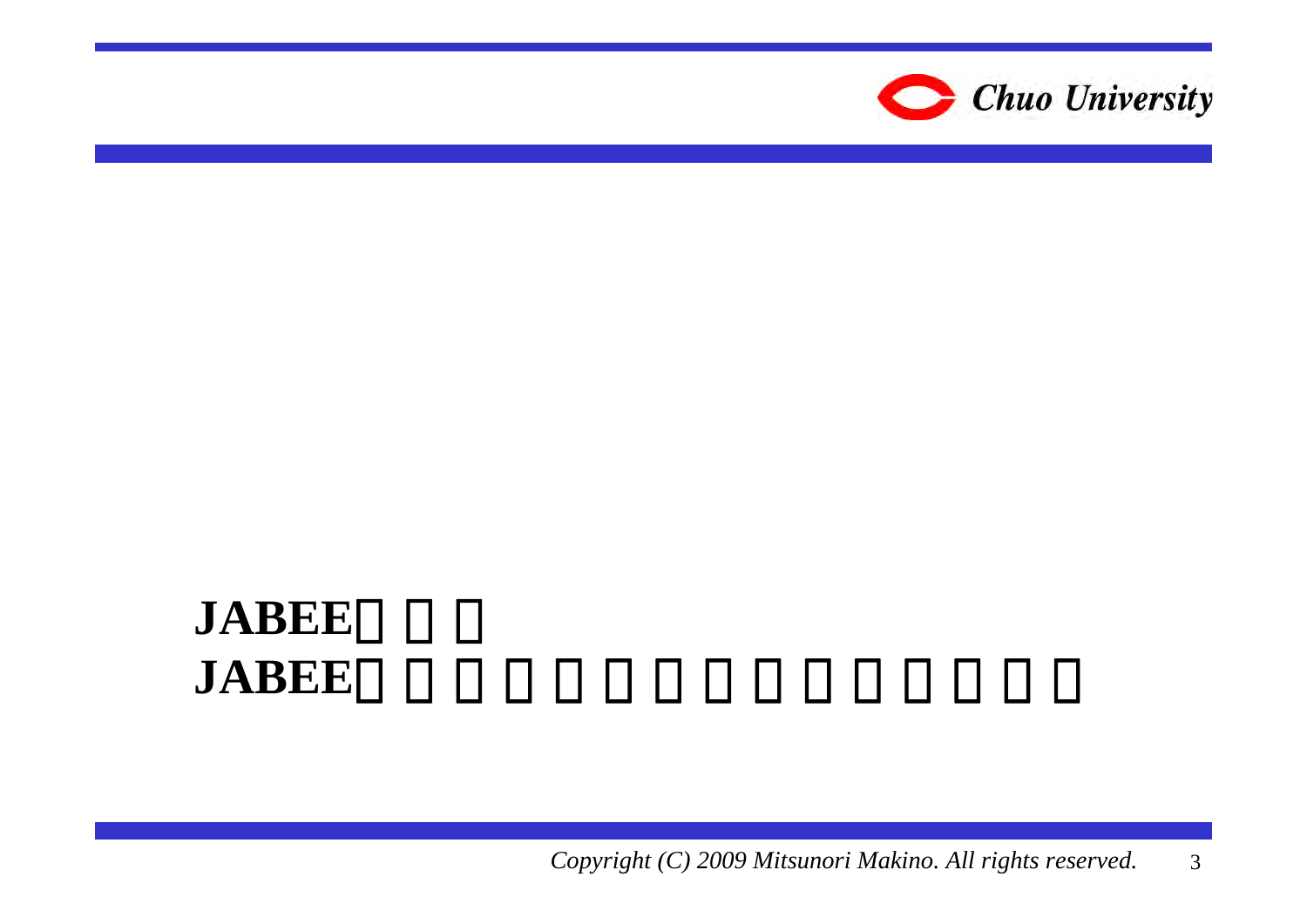#### JABEE

(

6



- http://www.jabee.org/
- 1999

•

- 2001
- 2007
	- 2008



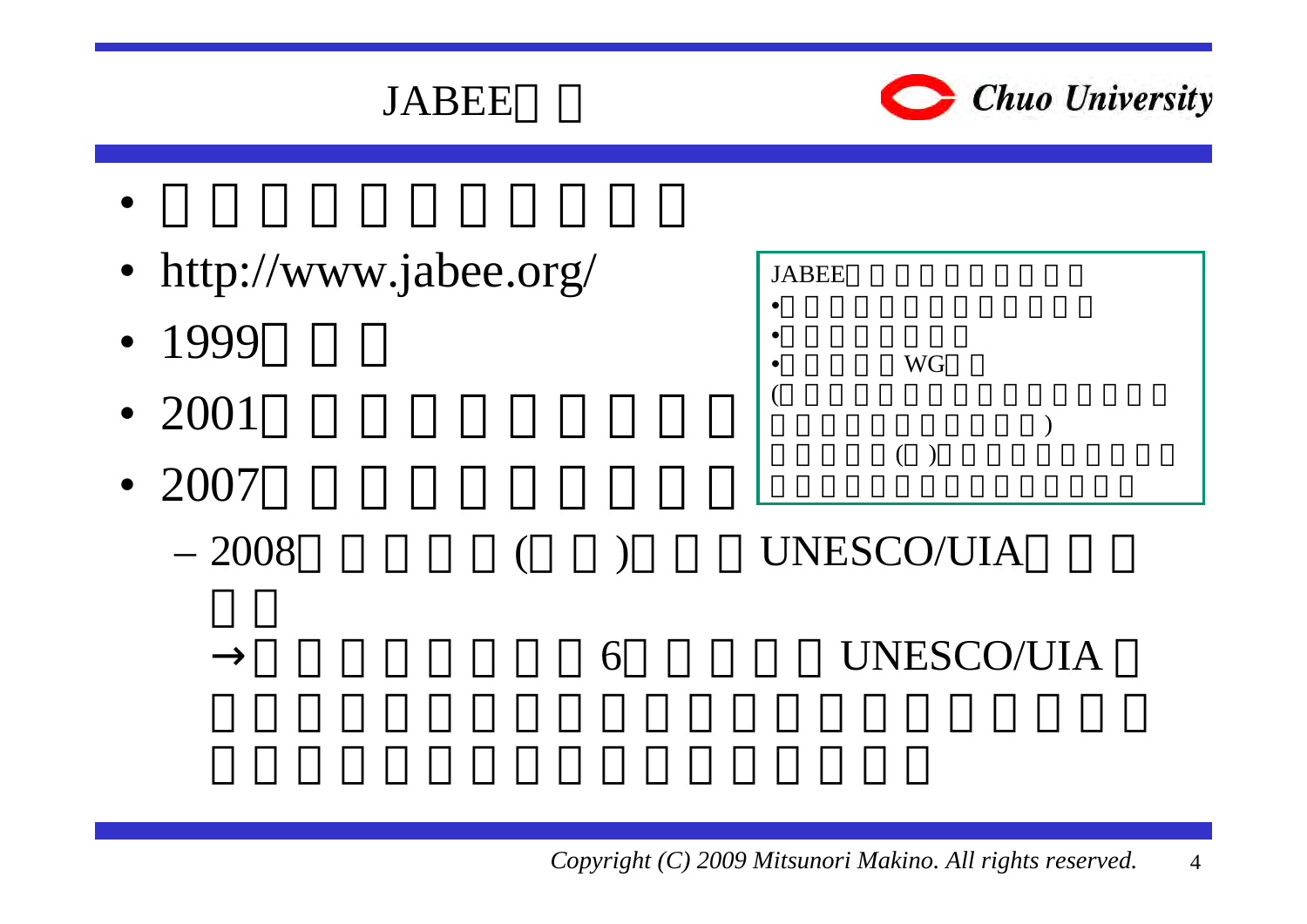JABEE

•

Chuo University

5

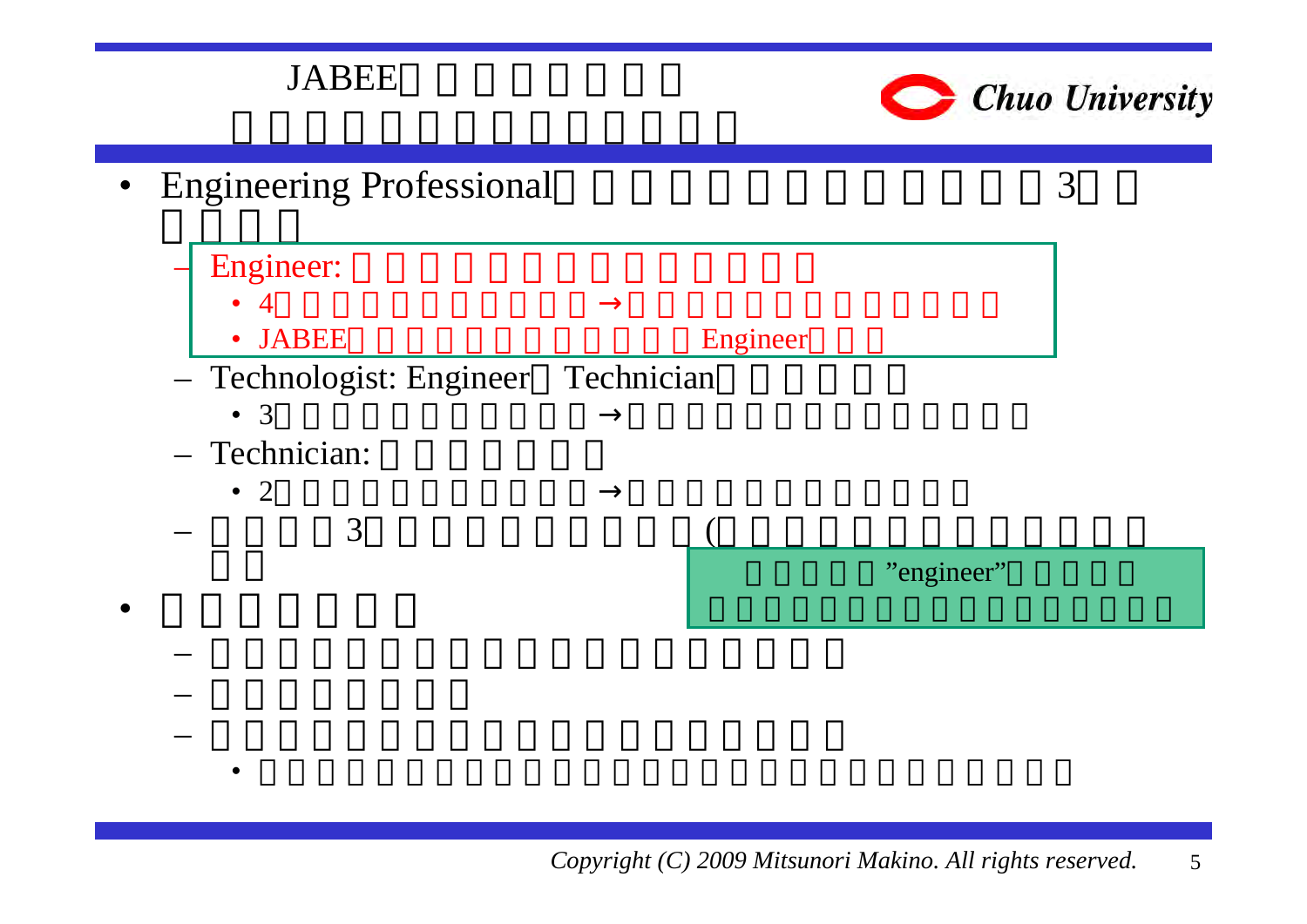| <b>JABEE</b> | 16                    | Chuo University |
|--------------|-----------------------|-----------------|
| 1)           | 2)                    |                 |
| 3)           | 4)                    |                 |
| 5)           | 6)                    |                 |
| 7)           | 8)                    |                 |
| 9)           | 10)                   |                 |
| 11)          | 12)                   |                 |
| 13)          | 14)                   |                 |
| 15)          | 16)                   |                 |
|              | $, ,$<br>engineering" |                 |
|              | <b>JABEE</b>          |                 |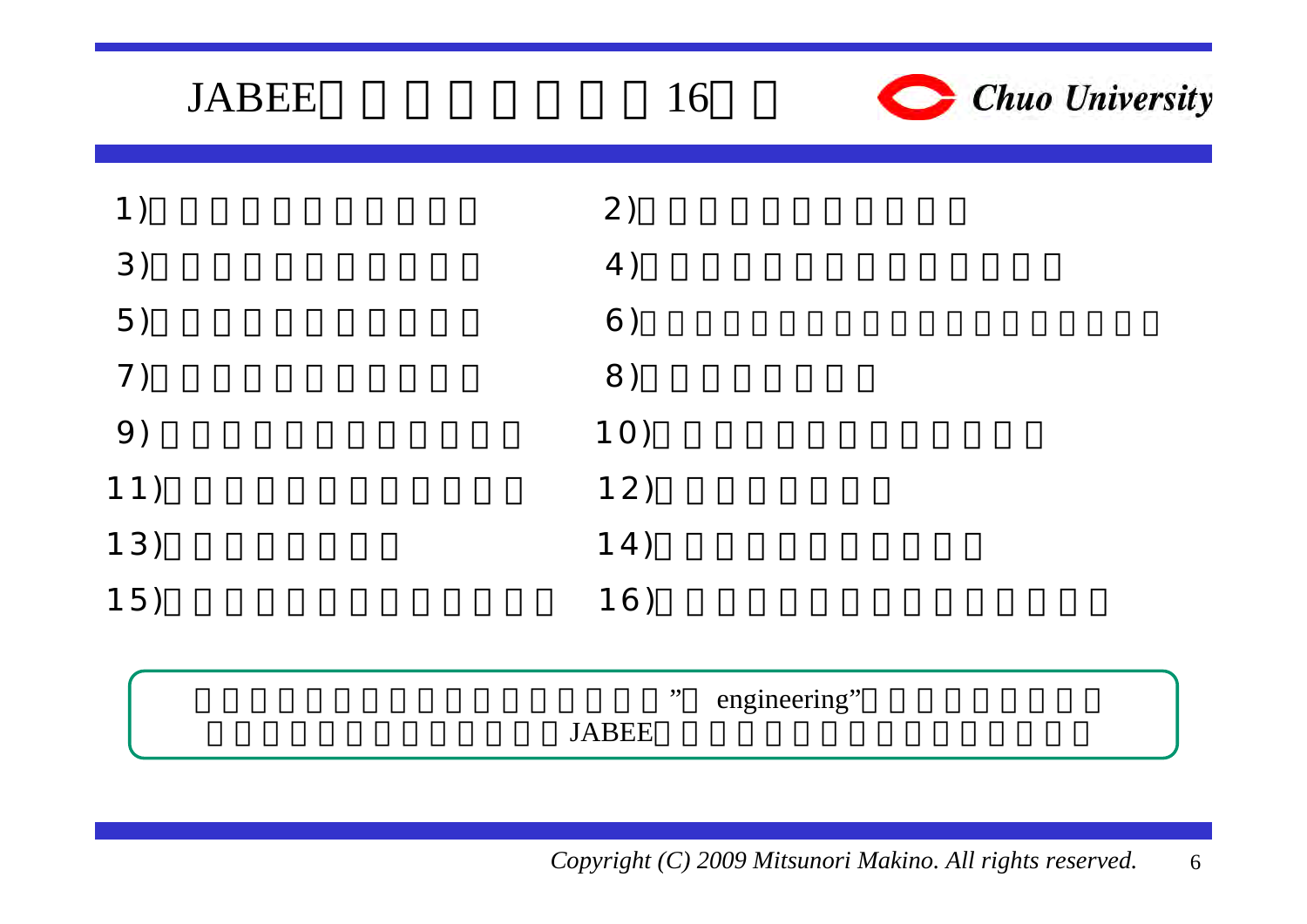

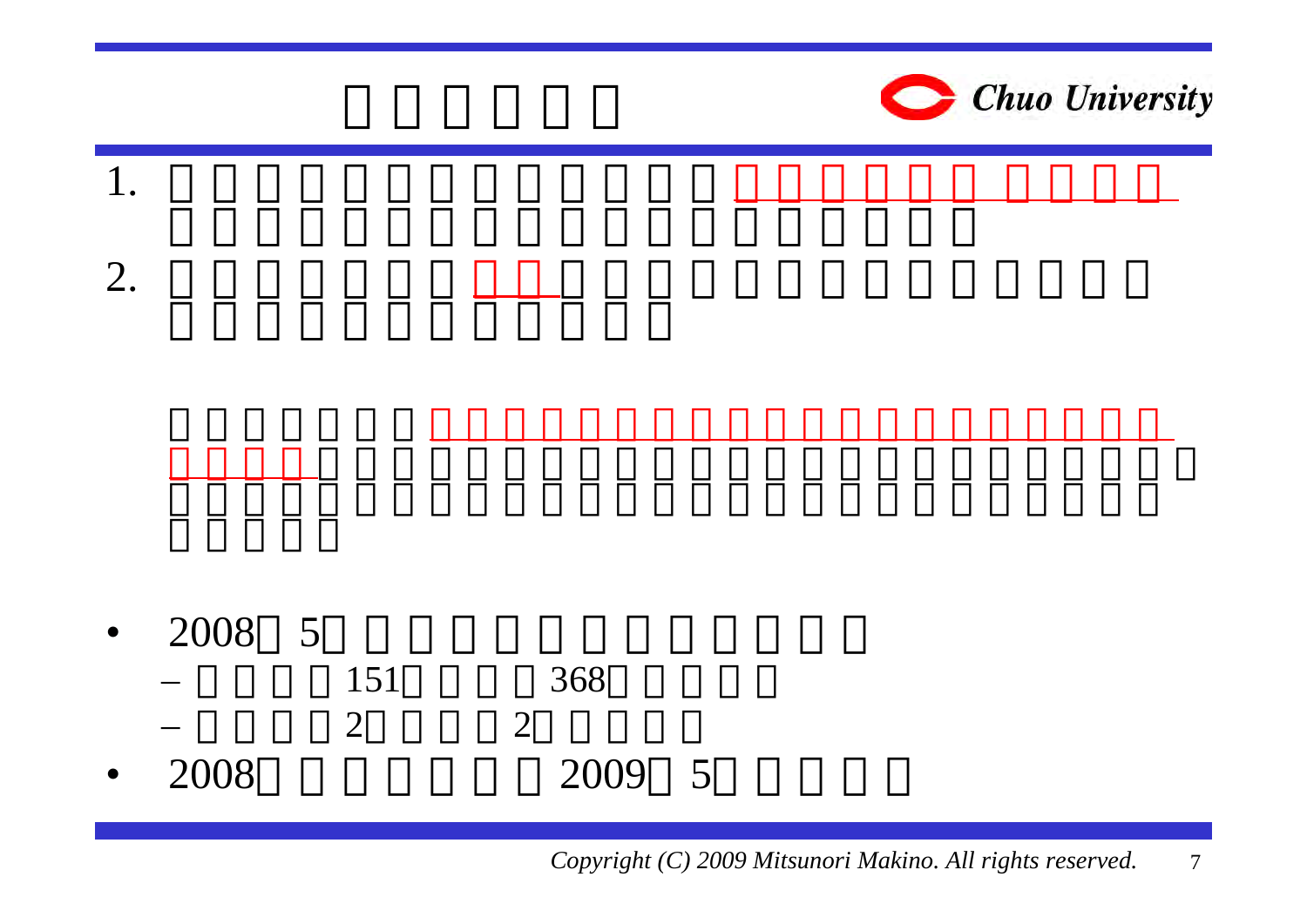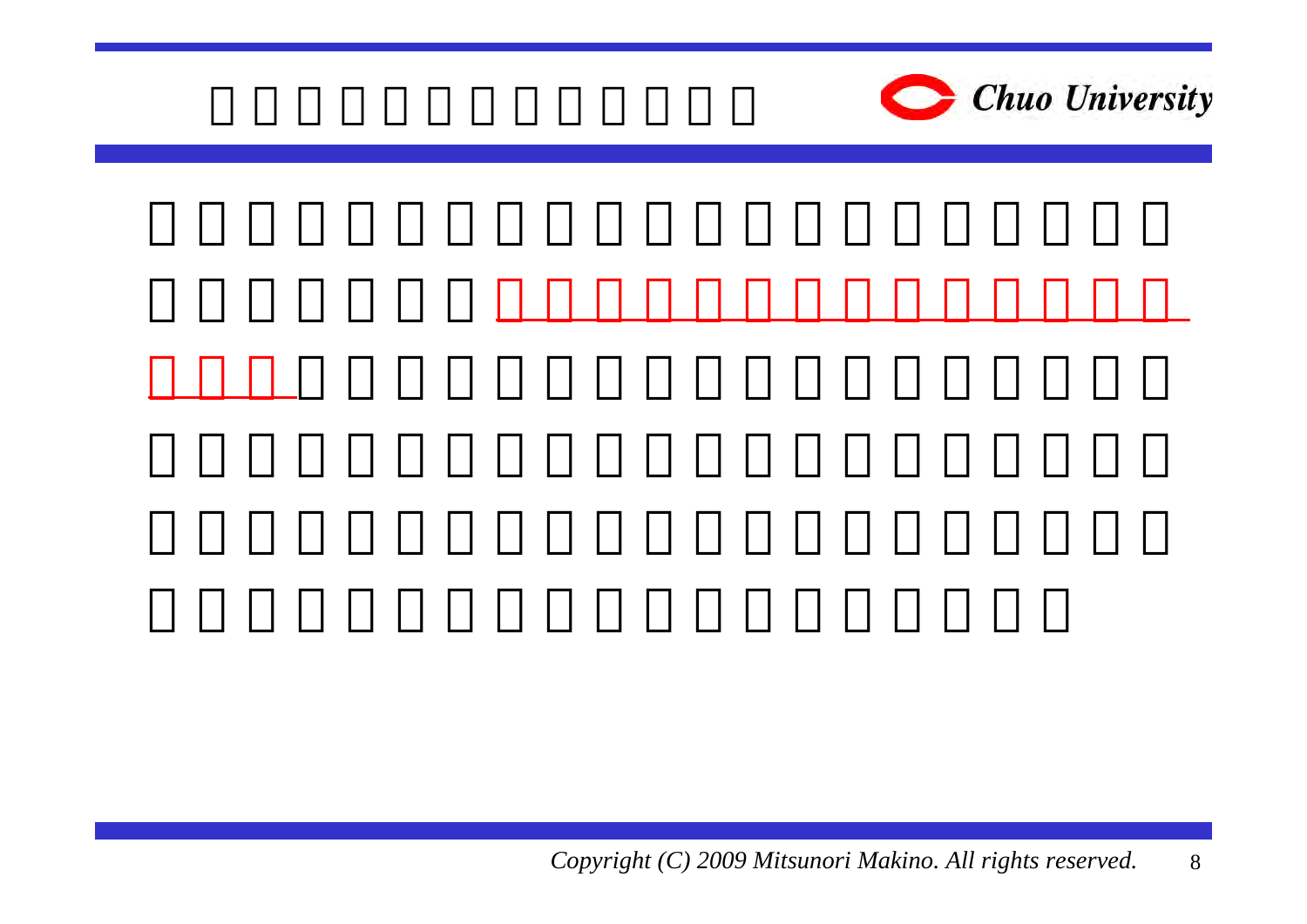





9



)

(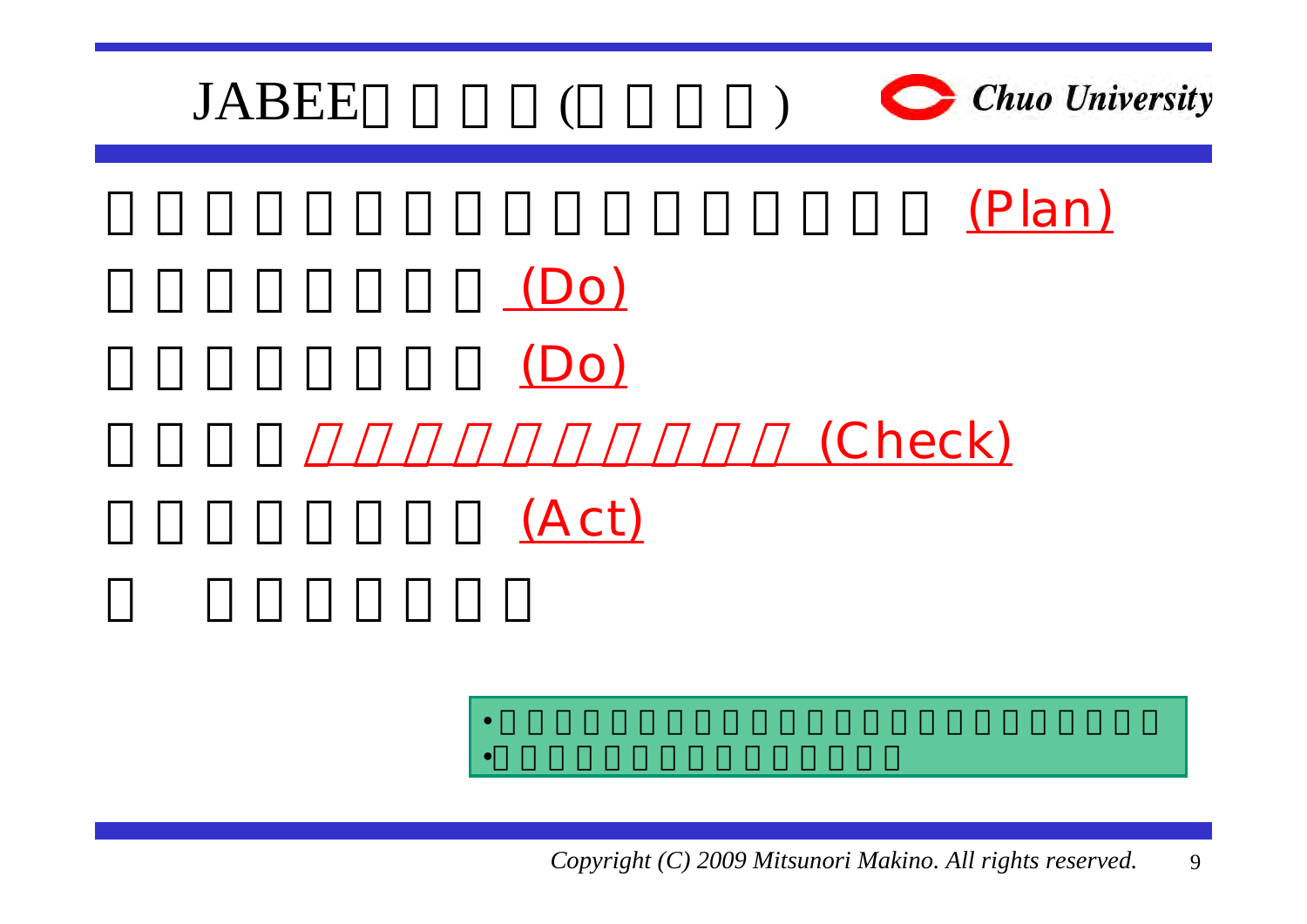(  $(2005/9/5)$ 



| はじめに                                            |           |
|-------------------------------------------------|-----------|
| 序章 大学院を巡る社会状況とこれまでの大学院改革の                       |           |
| 進捗(ちょく)状況                                       |           |
| 大学院を取り巻く社会状況の展望<br>Œ.                           |           |
| これまでの大学院改革の進捗状況                                 |           |
| 第1章 国際的に魅力ある大学院教育に向けて                           |           |
| 第1節 基本的な考え方について                                 |           |
| 大学院教育の実質化 –教育の課程の組織<br>的展開の強化ー                  |           |
| 国際的な通用性,信頼性の向上 一大学院<br>$\mathcal{I}$<br>教育の質の確保 | 2         |
| 第2節 基本的な考え方を支える諸条件について                          |           |
| 大学院に求められる人材養成機能<br>u                            |           |
| 博士,修士,専門職学位課程の目的・役割<br>2.<br>の焦点化               |           |
| 各大学院の人材養成目的の明確化と教育体<br>3 <sub>1</sub><br>制の整備   |           |
| 知識基盤社会にふさわしい大学院教育の規<br>$-4$<br>模の確保             | 第3章<br>会的 |
| 新時代の大学院教育の展開方策<br>第2章                           |           |
| 大学院教育の実質化(教育の課程の組織的<br>展開の強化)のための方策             | Ł         |
| 課程制大学院制度の趣旨に沿った<br>(1)<br>教育の課程と研究指導の確立         | 2,        |
| コースワークの充実・強化                                    |           |

円滑な博士の学位授与の促進  $2.$ 

- 教員の教育・研究指導能力の向 3. 上のための方策
- 産業界、地域社会等多様な社会部門  $(2)$ と連携した人材養成機能の強化
- 学修・研究環境の改善及び流動性の  $(3)$ 拡大
	- 学生に対する修学上の支援及び<br>流動性の拡大のための方策 1.
	- 若手教員の教育研究環境の改善<br>及び流動性の拡大のための方策  $\overline{2}$ .
- 国際的な通用性、信頼性の向上(大学院教<br>育の質の確保)のための方策
	- $\left( \frac{1}{2} \right)$ 大学院評価の確立による質の確保
	- 国際社会における貢献と競争  $(2)$ 
		- 大学院の教育研究を通じた国際 1 貢献・協調
		- 国際競争力のある卓越した教育 2 研究拠点の形成支援
- 大学院教育の改革を推進するための計画と社 的環境の醸成
	- 大学院教育の改革に向けて早急に取り組む べき施策
	- 大学院教育の改革を推進するための社会的 環境の醸成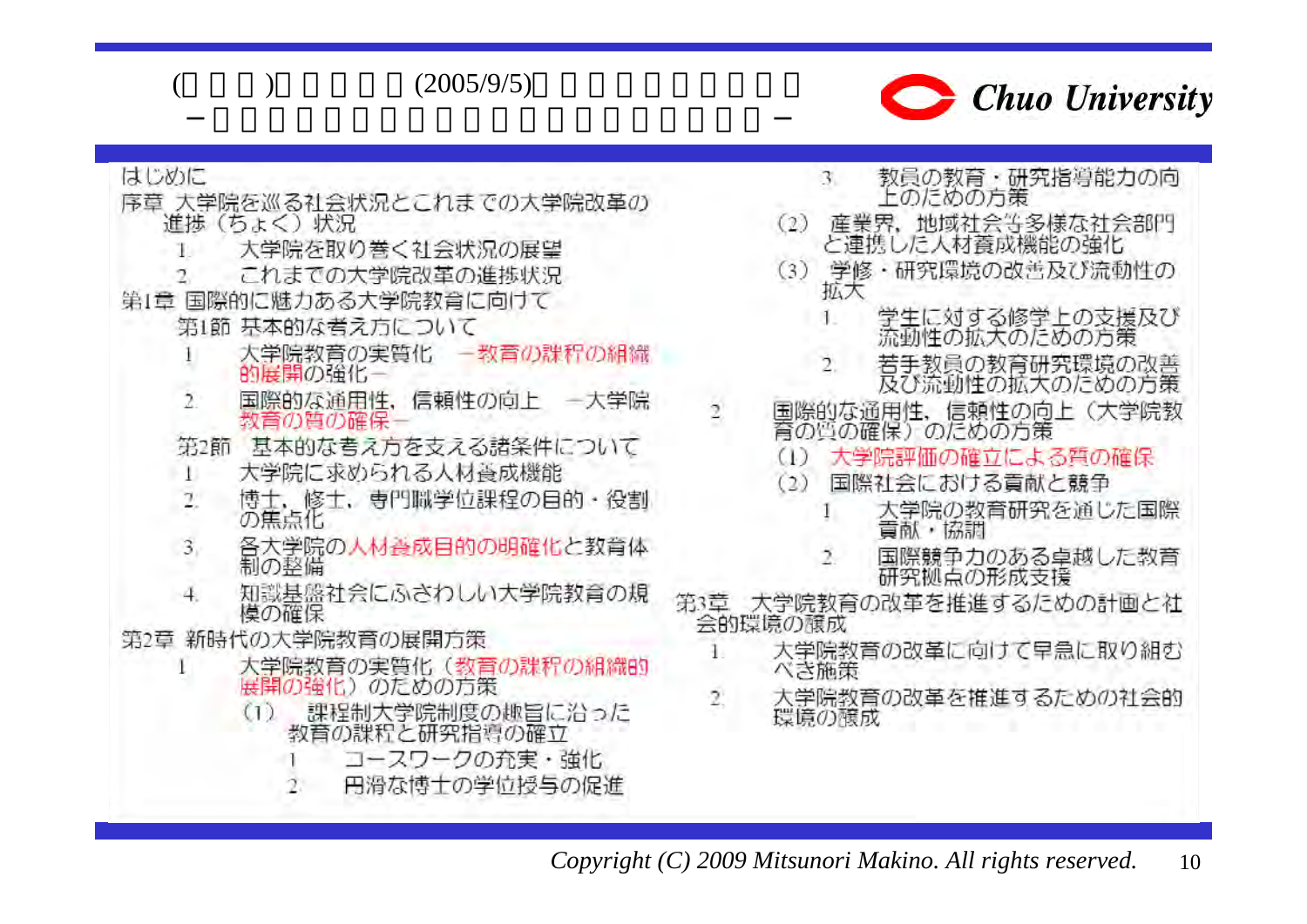



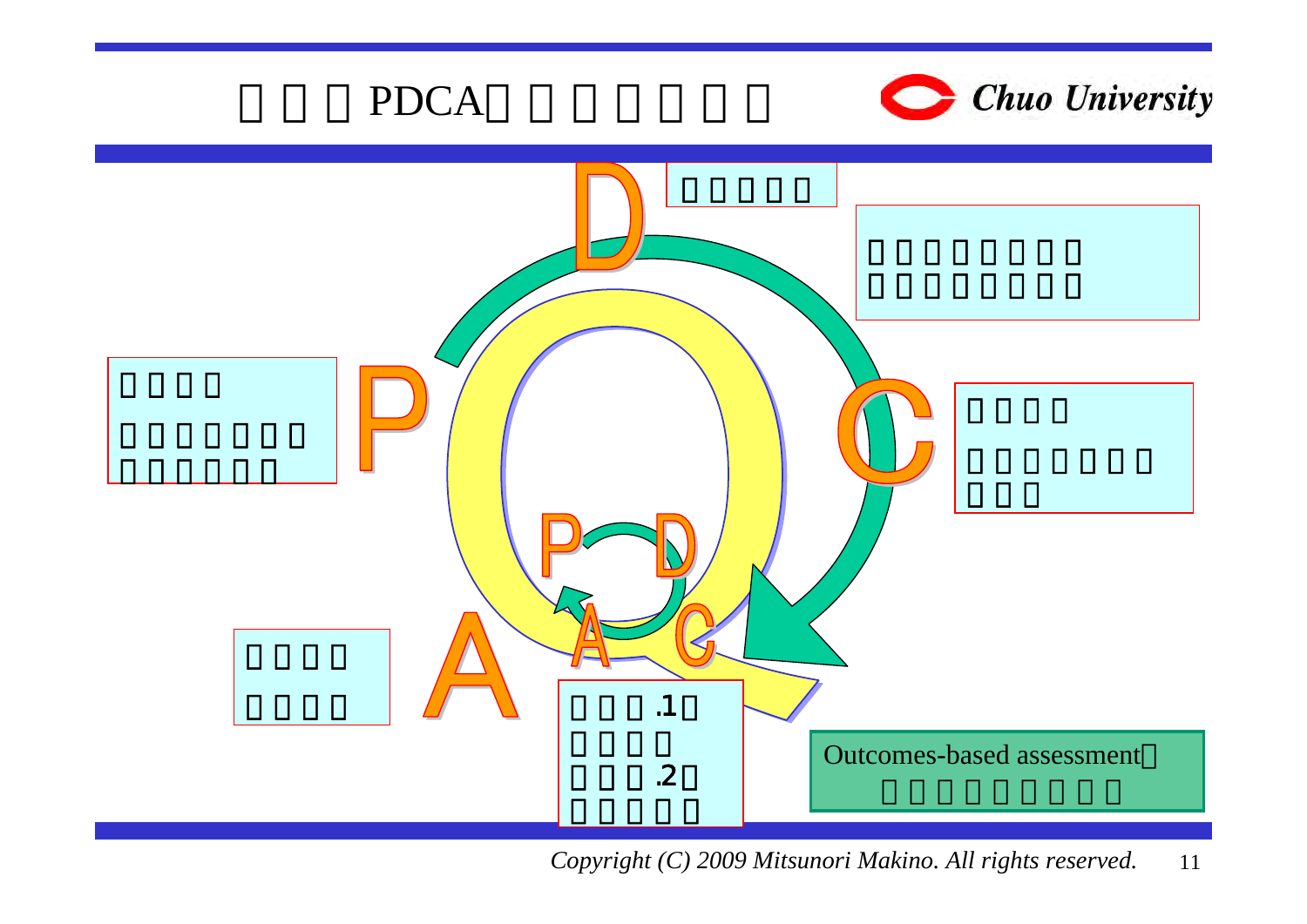

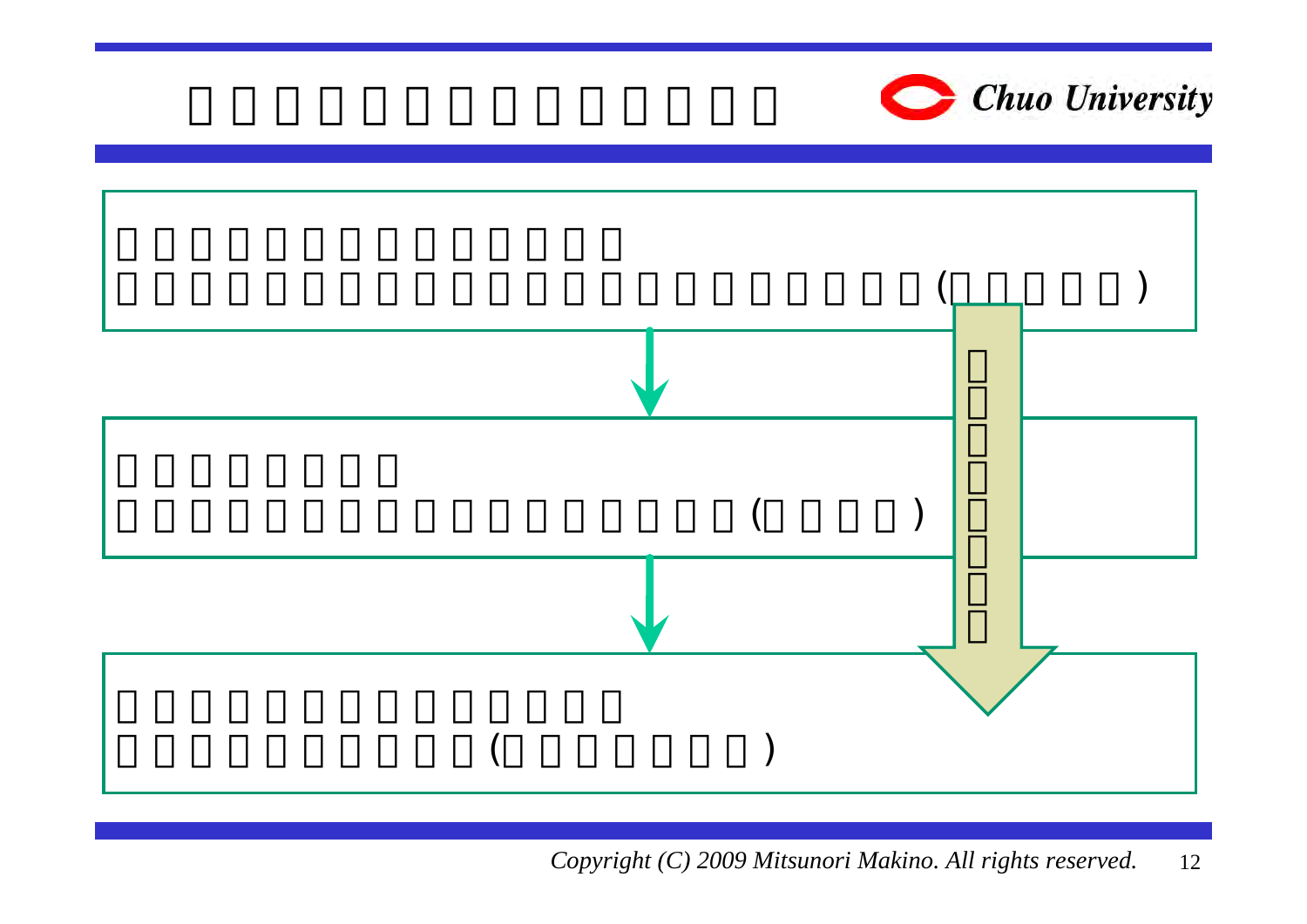

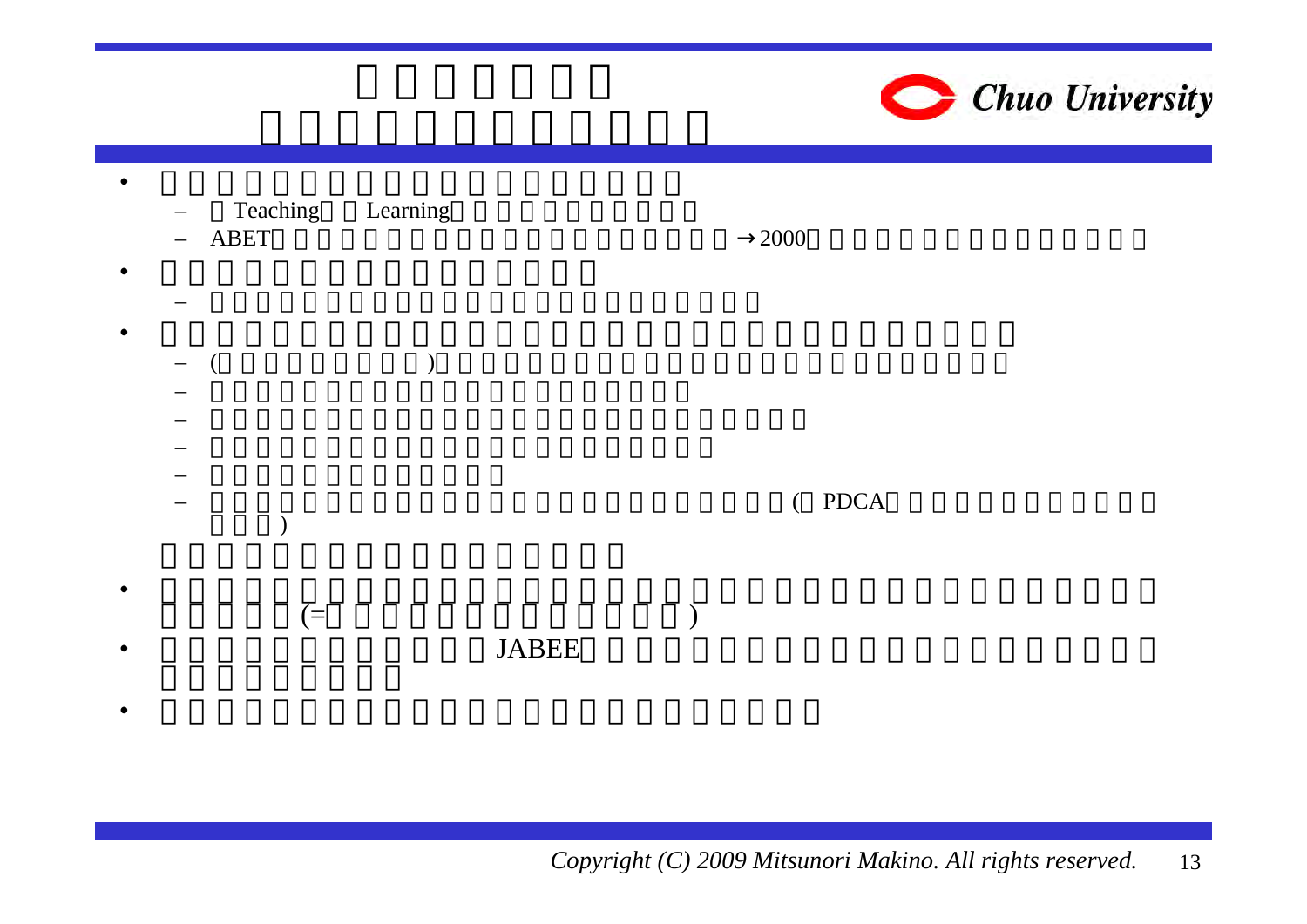



| i.                 |  |  |
|--------------------|--|--|
| ii.                |  |  |
| $\overline{111}$ . |  |  |
| iv.                |  |  |
| $V_{\bullet}$      |  |  |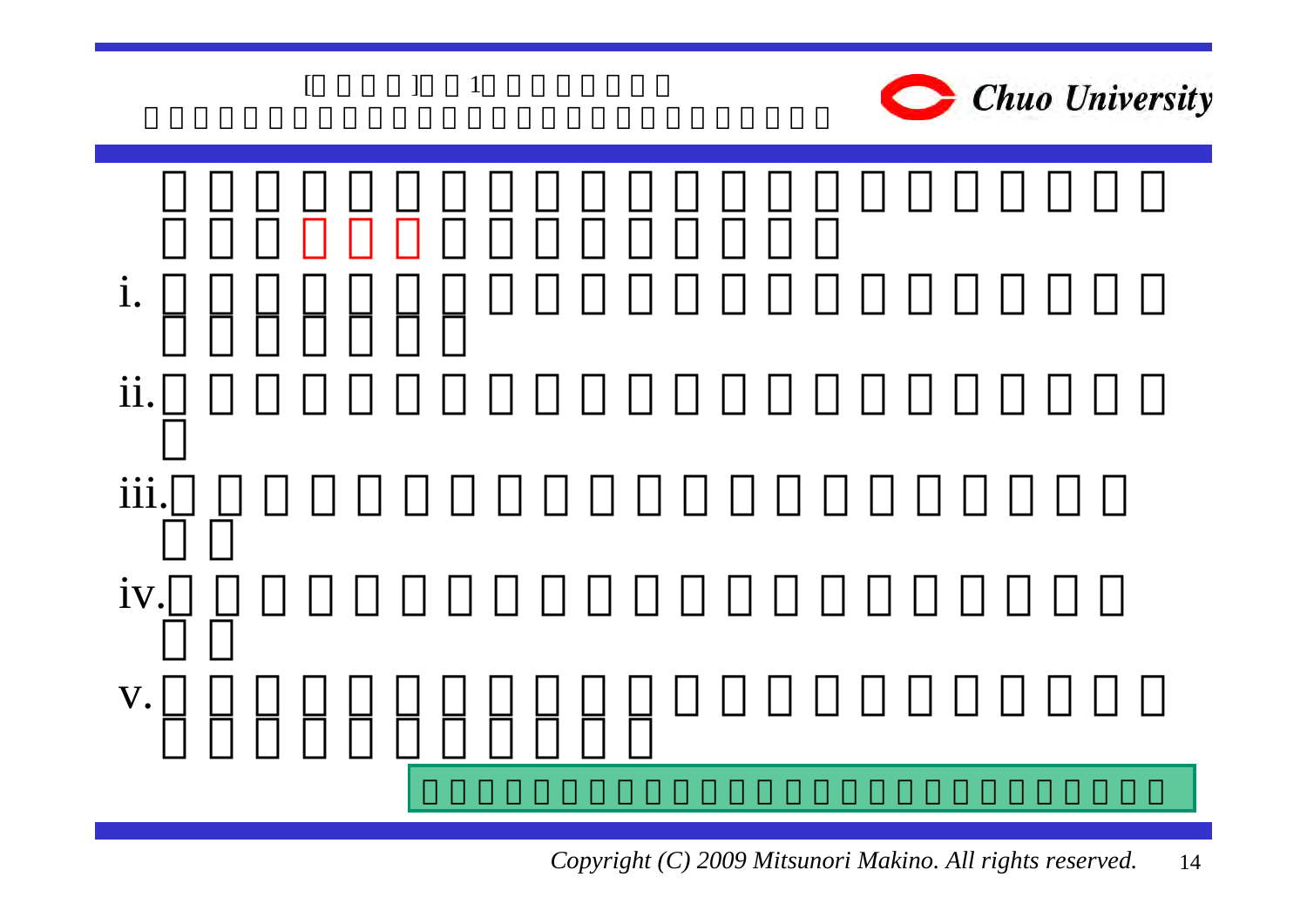[ ] 1



| $\begin{pmatrix} a \\ b \end{pmatrix}$ |  |  |  |
|----------------------------------------|--|--|--|
| (c)                                    |  |  |  |
| (d)                                    |  |  |  |
| (e)                                    |  |  |  |
| (f)                                    |  |  |  |
| $(g)$<br>(h)                           |  |  |  |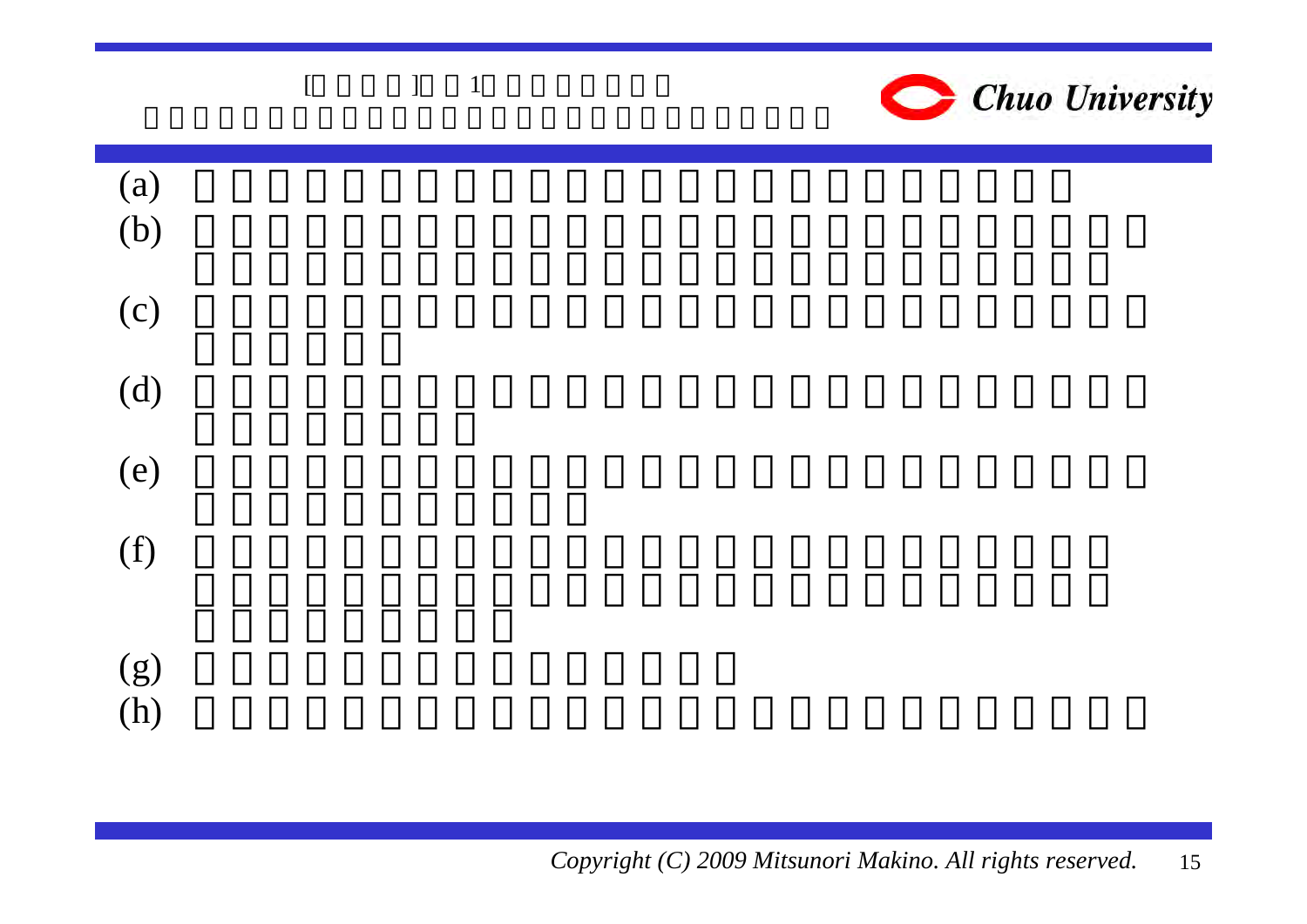

*Copyright (C) 2009 Mitsunori Makino. All rights reserved.* 16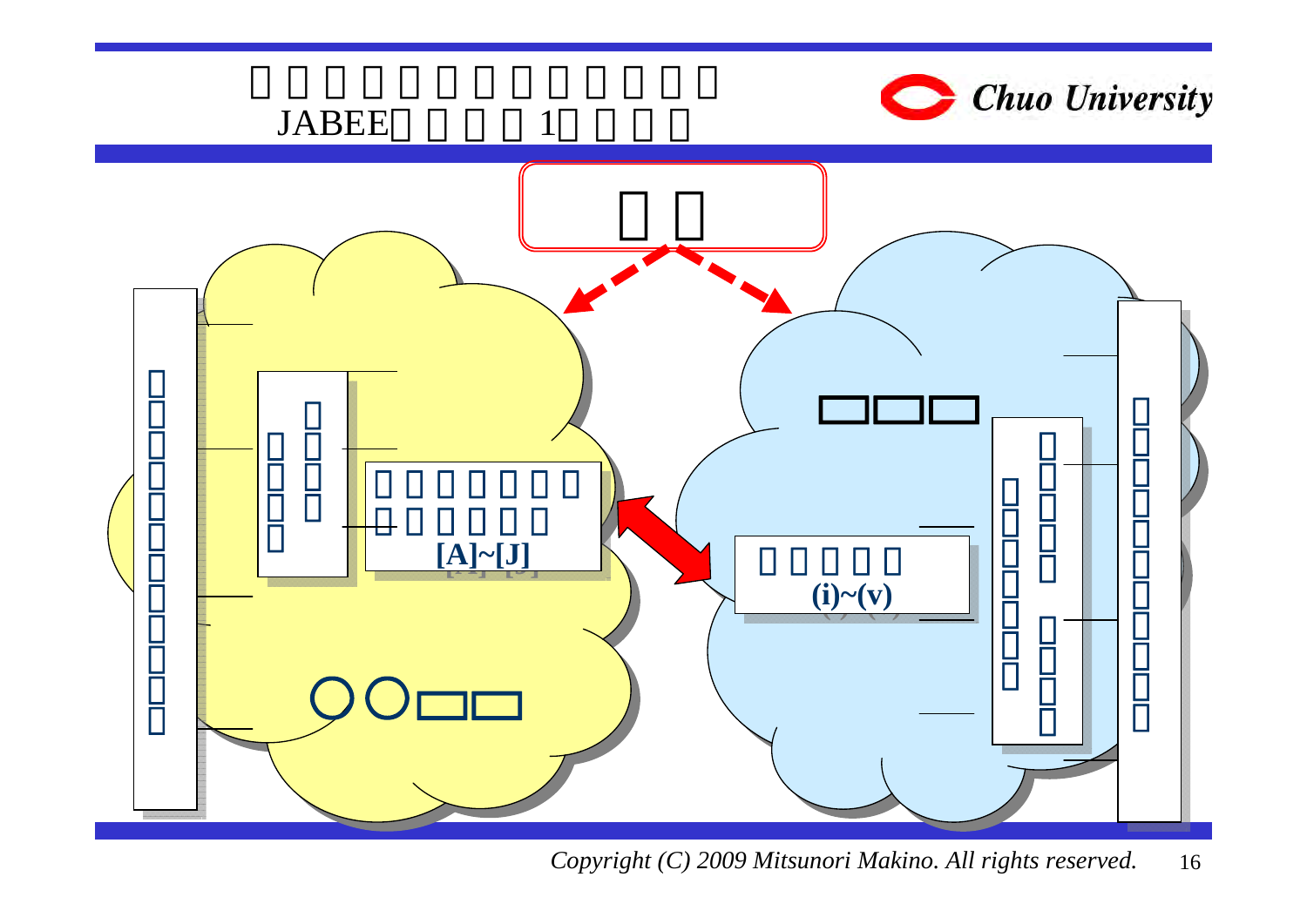

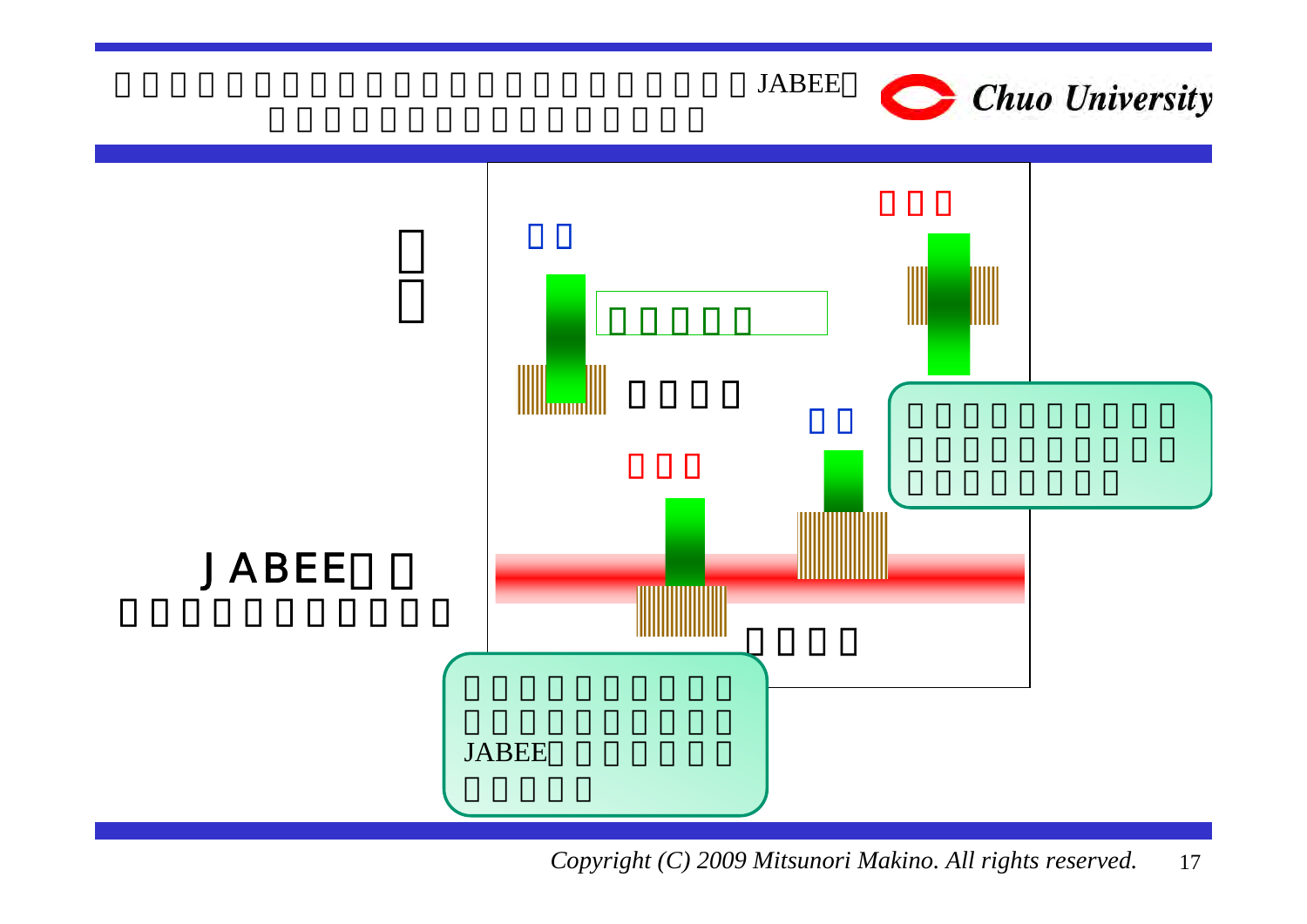

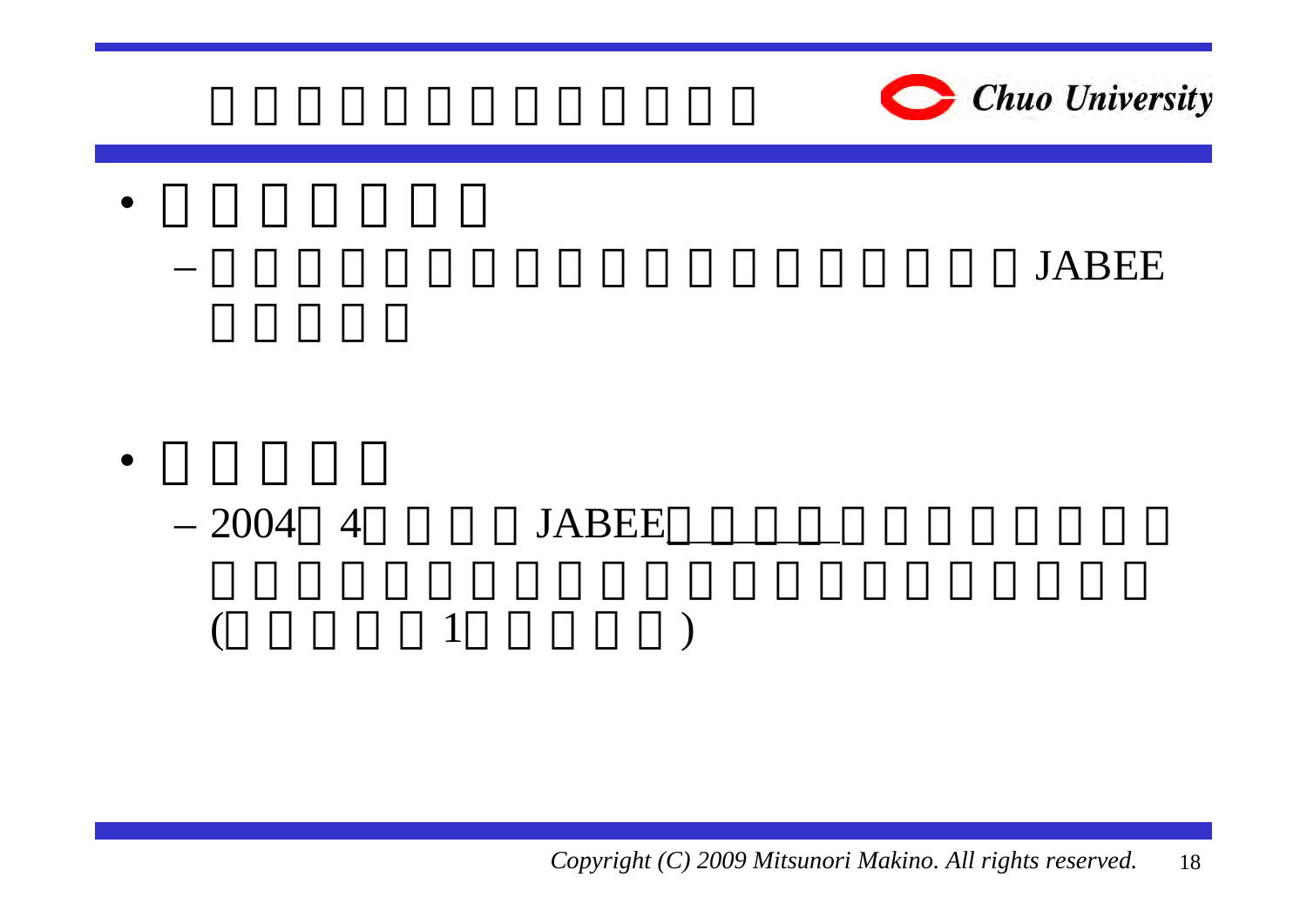

#### JABEE

 $($ 

• 2007

*Copyright (C) 2009 Mitsunori Makino. All rights reserved.* 19

(

 $\big)$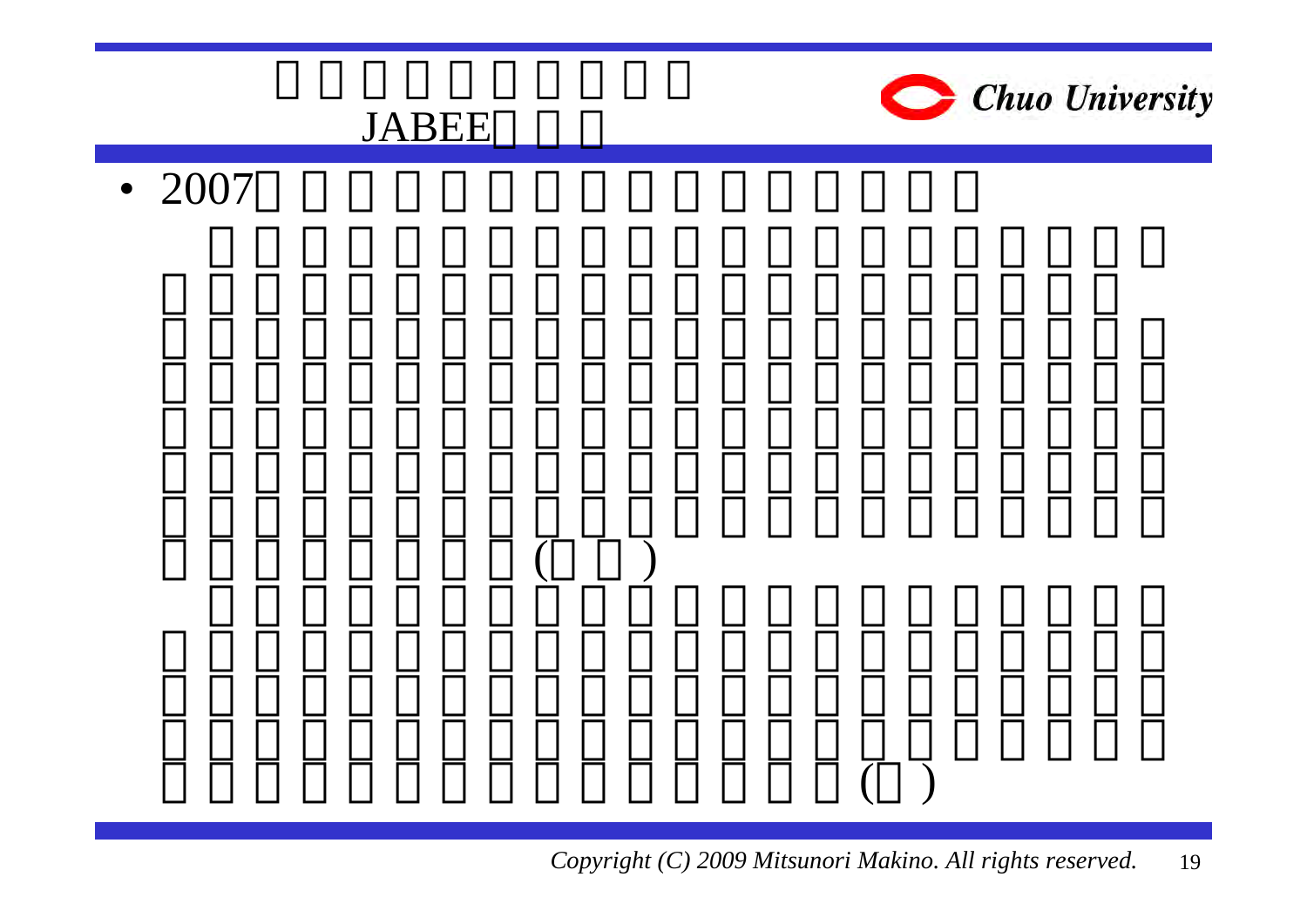

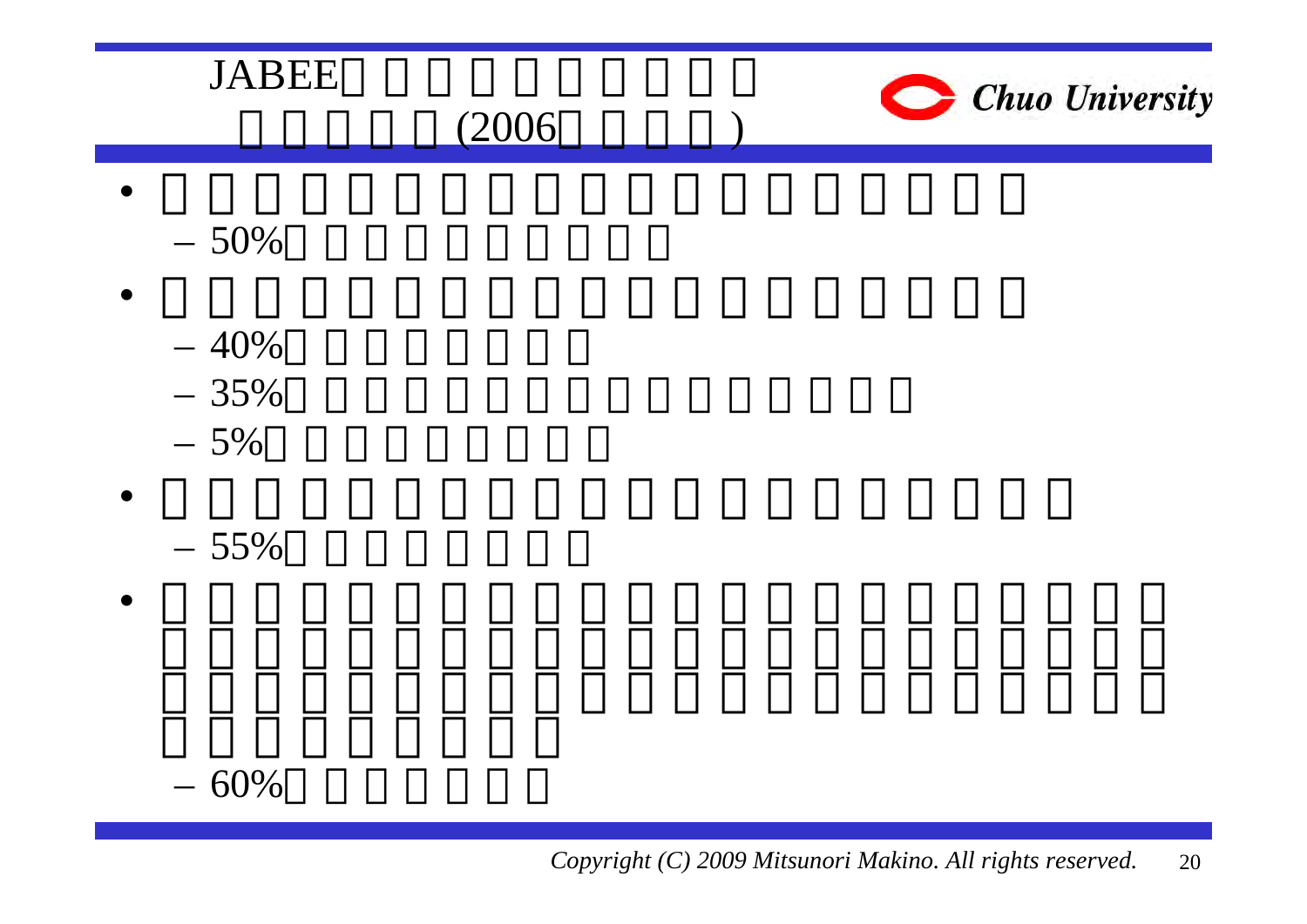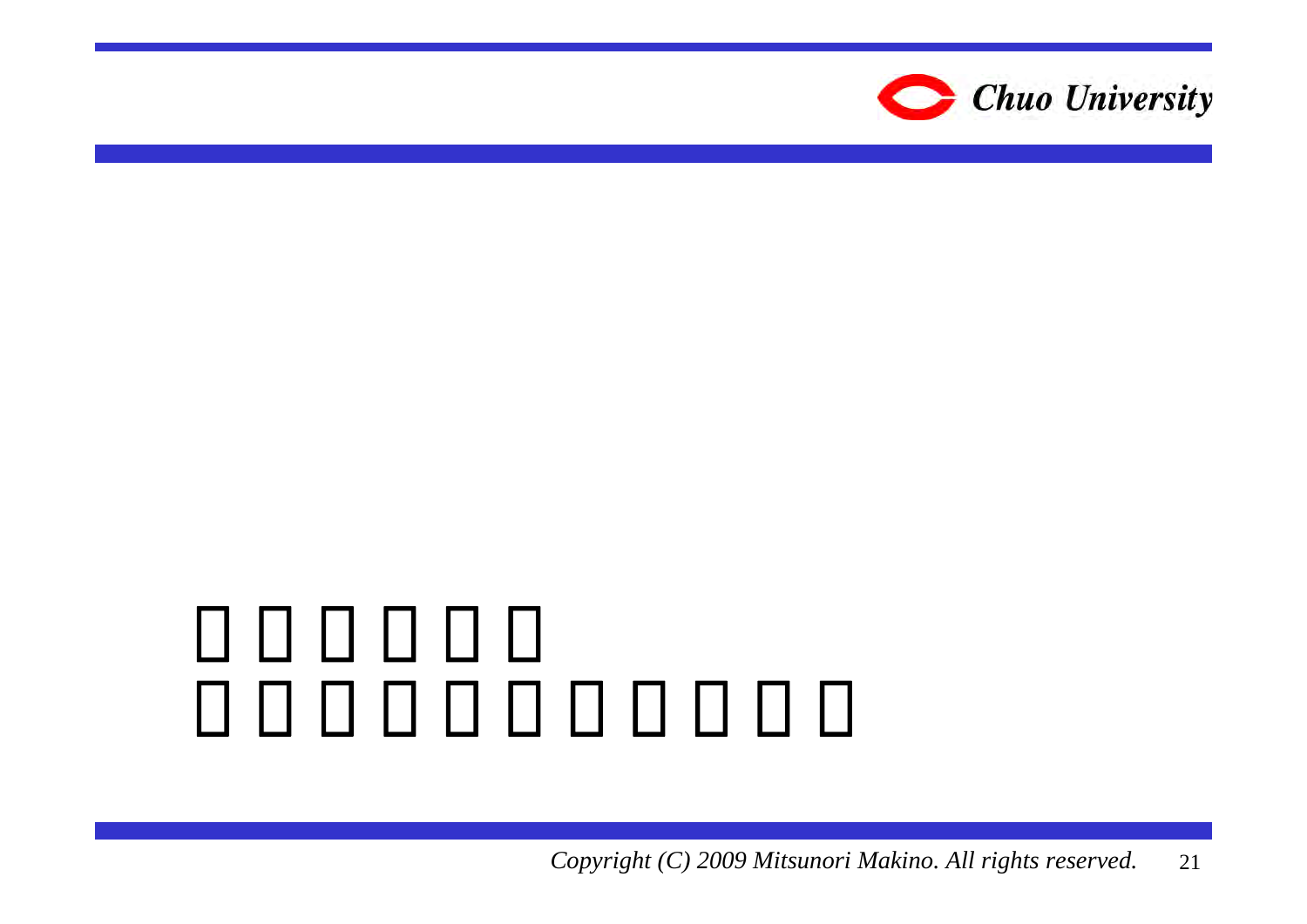### Washington Accord



)

• 1989

–

–

•

•

- WAEngineer Education Program
- an international agreement among bodies responsible for accrediting engineering degree programs.

• Sydney Accord (Technologist Dublin Accord (Technician ) ( )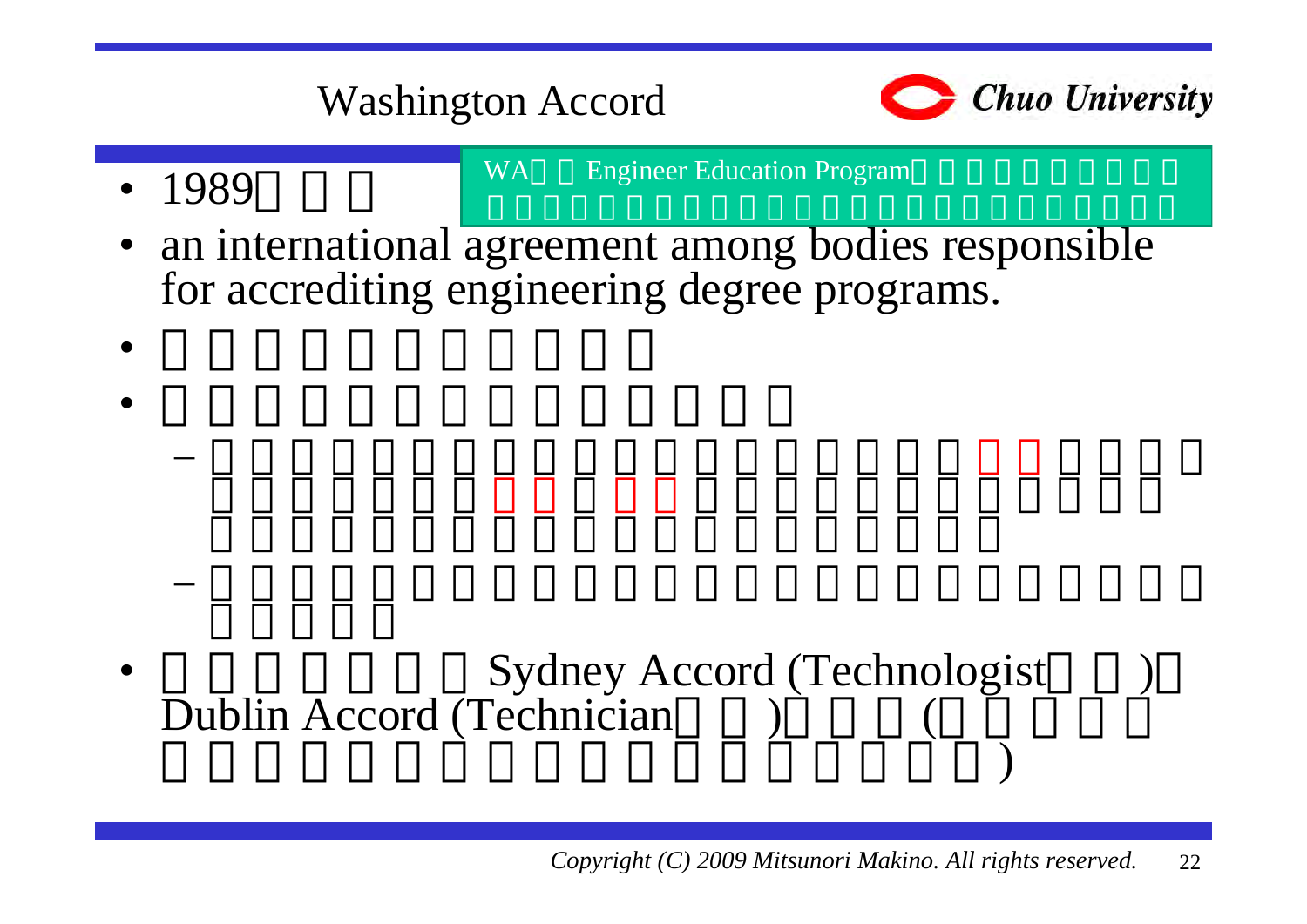#### Seoul Accord (www.seoulaccord.com)



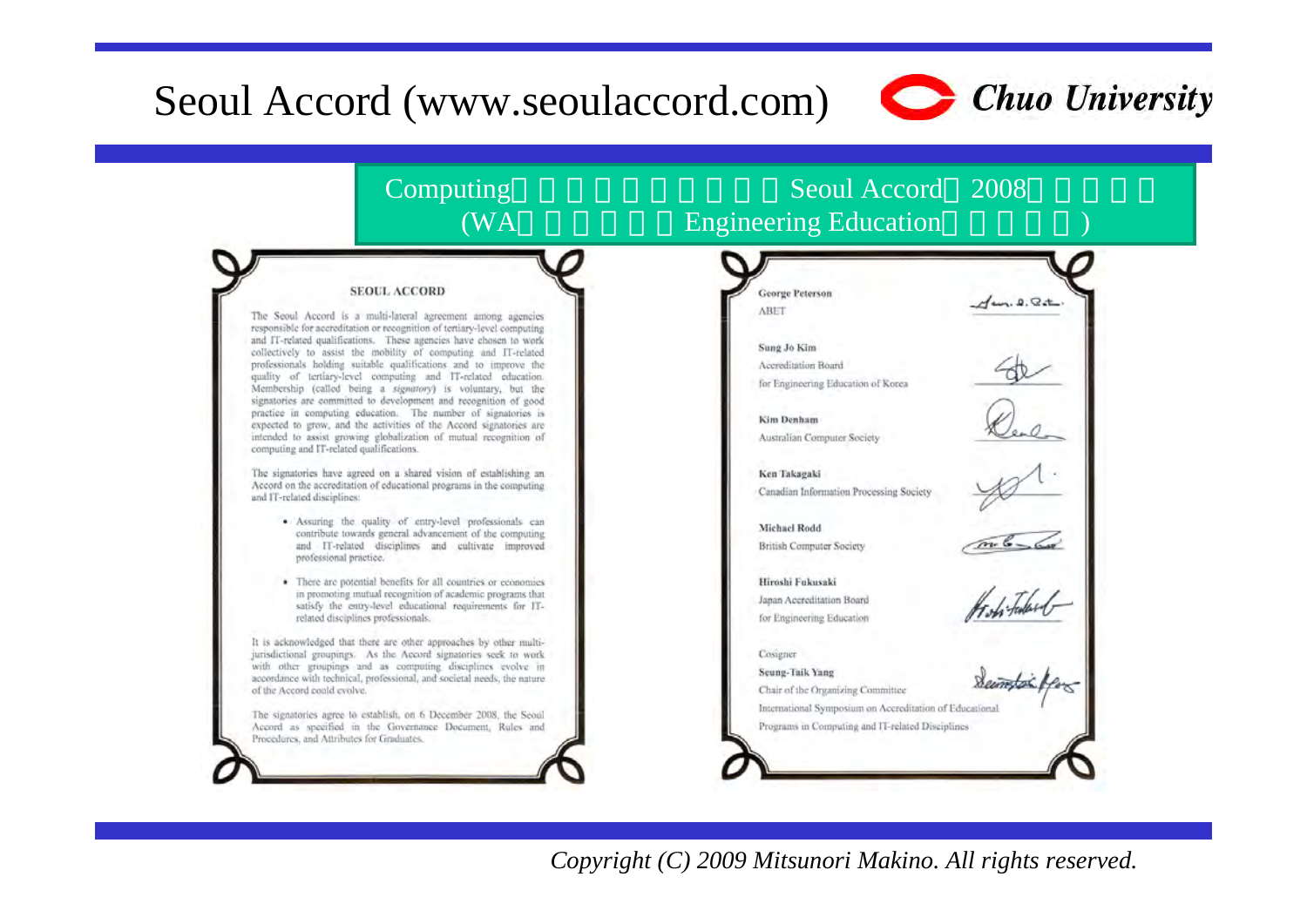

•

•



(

)

- Engineering Accreditation Commission (EAC)
- Computing Accreditation Commission (CAC)
- Technology Accreditation Commission (TAC)
- Applied Science Accreditation Commission (ASAC)

Call for Comments on Dual-Level Accreditation(D.L.A.)

ABET is watching and listening closely to the discussions following the release of the National Academy of Engineering Engineers of 2020 reports. D.L.A. is currently prohibited by the Engineering Accreditation Commission (EAC) of ABET.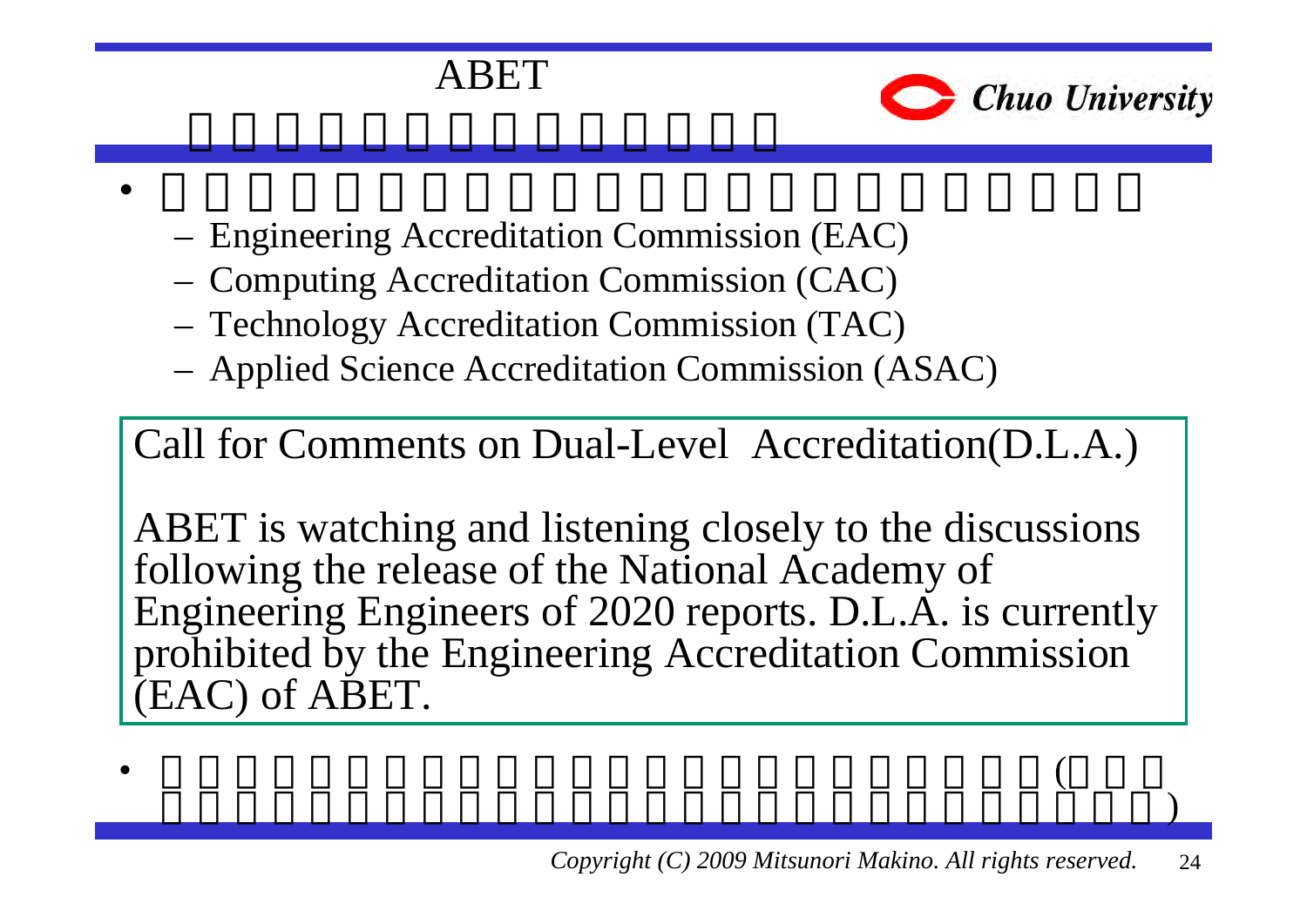### Dublin Descriptors



#### short cycle, first cycle( 3 ), second cycle( 2 ), third cycle(  $\mathcal{D}_{\mathcal{L}}$ )

#### Shared 'Dublin' descriptors for Short Cycle, First Cycle, Second Cycle and Third Cycle Awards

A report from a Joint Quality Initiative informal group (contributors to the document are provided in the Annex).

18 October 2004

#### **INTRODUCTION** 1

•

This note proposes a shared 'Dublin' descriptor for qualifications awarded to students that signify completion of the higher education short cycle (within the first cycle). The descriptor extends the existing Dublin descriptors for Bachelor's, Master's and Doctoral awards that have been published previously through the Joint Quality Initiative.<sup>1</sup>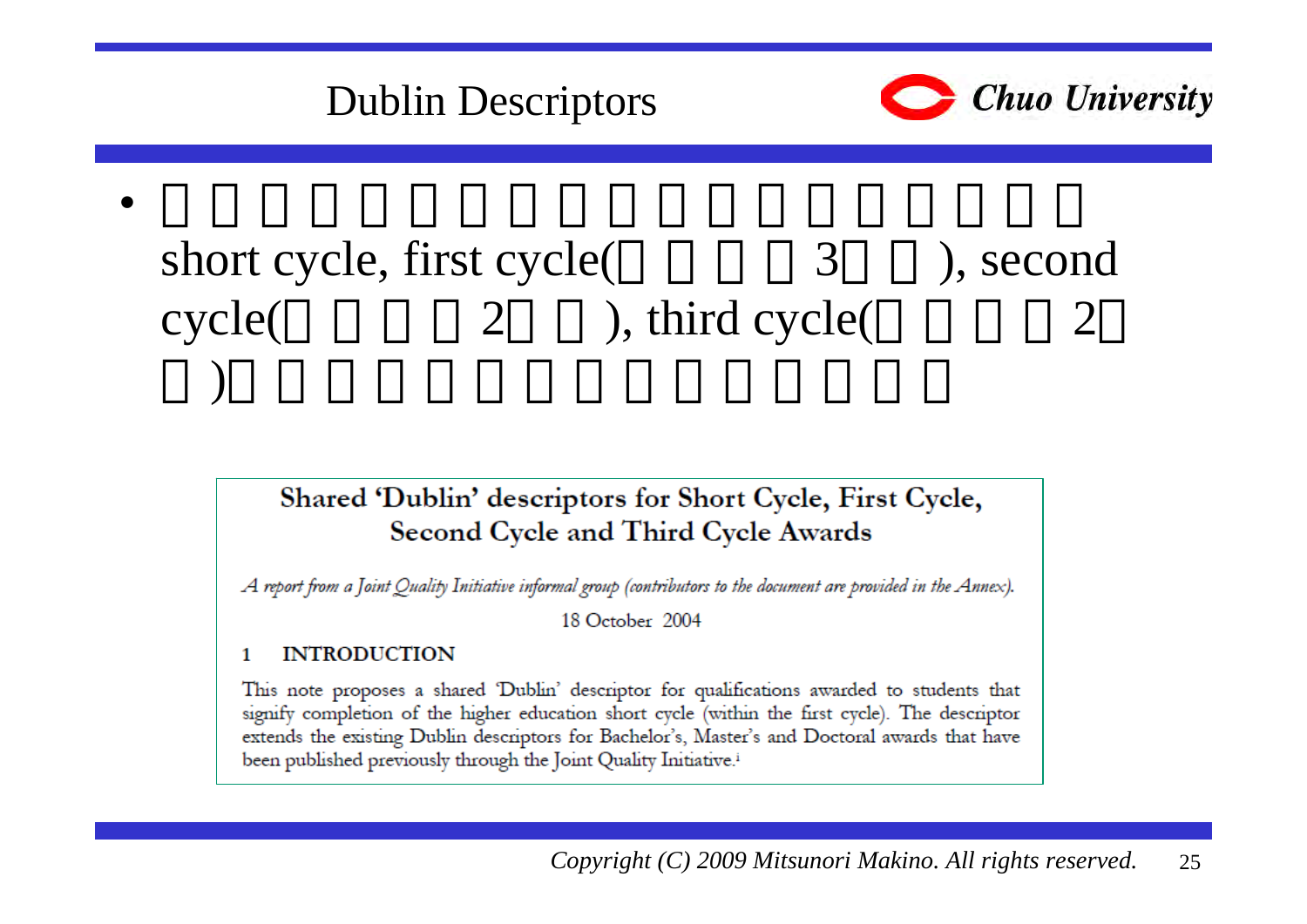Qualifications that signify completion of the first cycle are awarded to students who:



- have demonstrated knowledge and understanding in a field of study that builds upon and their general secondary education, and is typically at a level that, whilst supported by advanced textbooks, includes some aspects that will be informed by knowledge of the forefront of their field of study;
- can apply their knowledge and understanding in a manner that indicates a professional approach to their work or vocation, and have competences typically demonstrated through devising and sustaining arguments and solving problems within their field of study;
- have the ability to gather and interpret relevant data (usually within their field of study) to inform judgements that include reflection on relevant social, scientific or ethical issues;
- can communicate information, ideas, problems and solutions to both specialist and non-specialist audiences;
- have developed those learning skills that are necessary for them to continue to undertake further study with a high degree of autonomy.

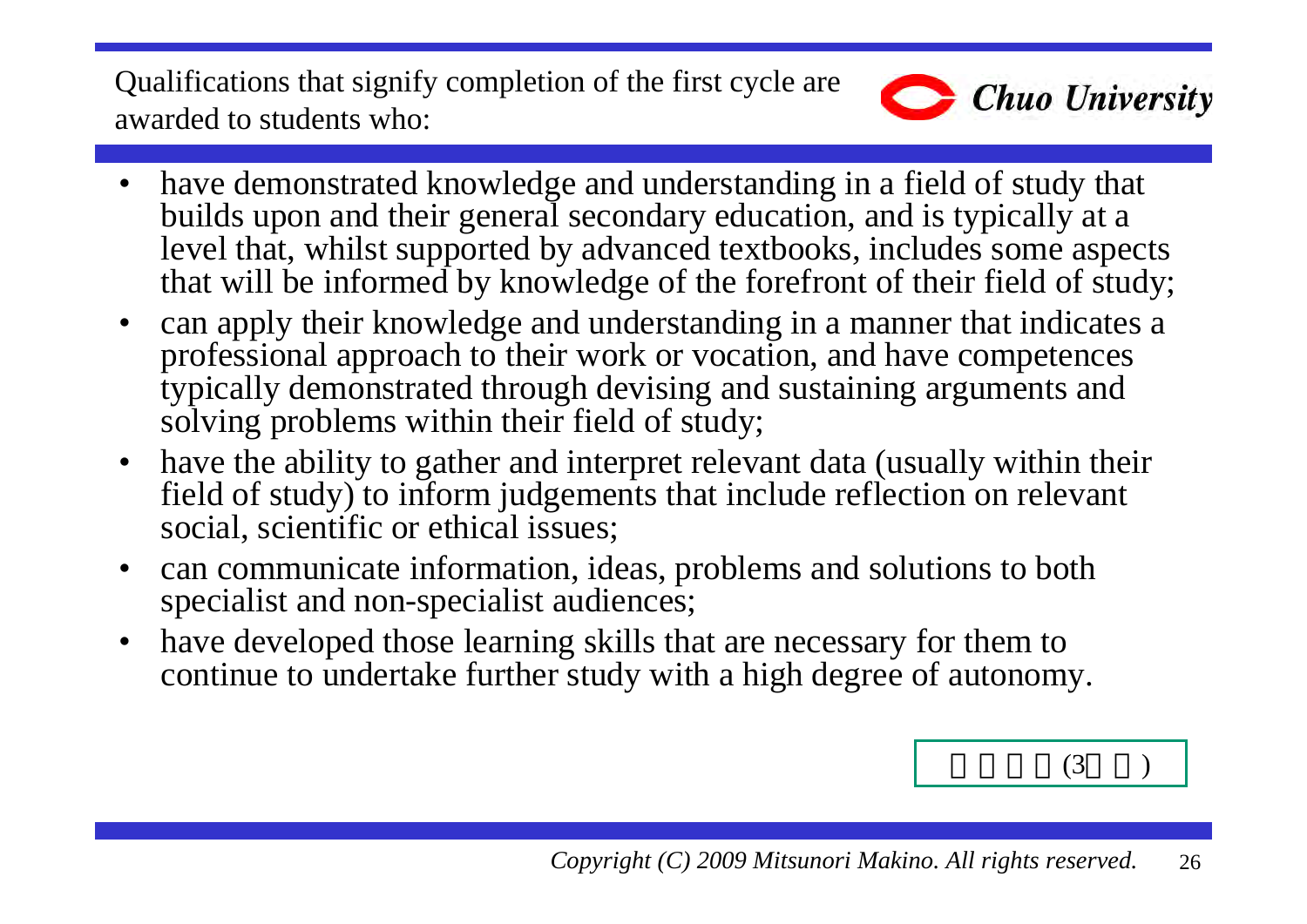Qualifications that signify completion of the second cycle are awarded to students who:



- have demonstrated knowledge and understanding that is founded upon and extends and/or enhances that typically associated with Bachelor's level, and that provides a basis or opportunity for originality in developing and/or applying ideas, often within a research context;
- can apply their knowledge and understanding, and problem solving abilities in new or unfamiliar environments within broader (or multidisciplinary) contexts related to their field of study;
- have the ability to integrate knowledge and handle complexity, and formulate judgements with incomplete or limited information, but that include reflecting on social and ethical responsibilities linked to the application of their knowledge and judgements;
- can communicate their conclusions, and the knowledge and rationale underpinning these, to specialist and non-specialist audiences clearly and unambiguously;
- have the learning skills to allow them to continue to study in a manner that may be largely self-directed or autonomous.

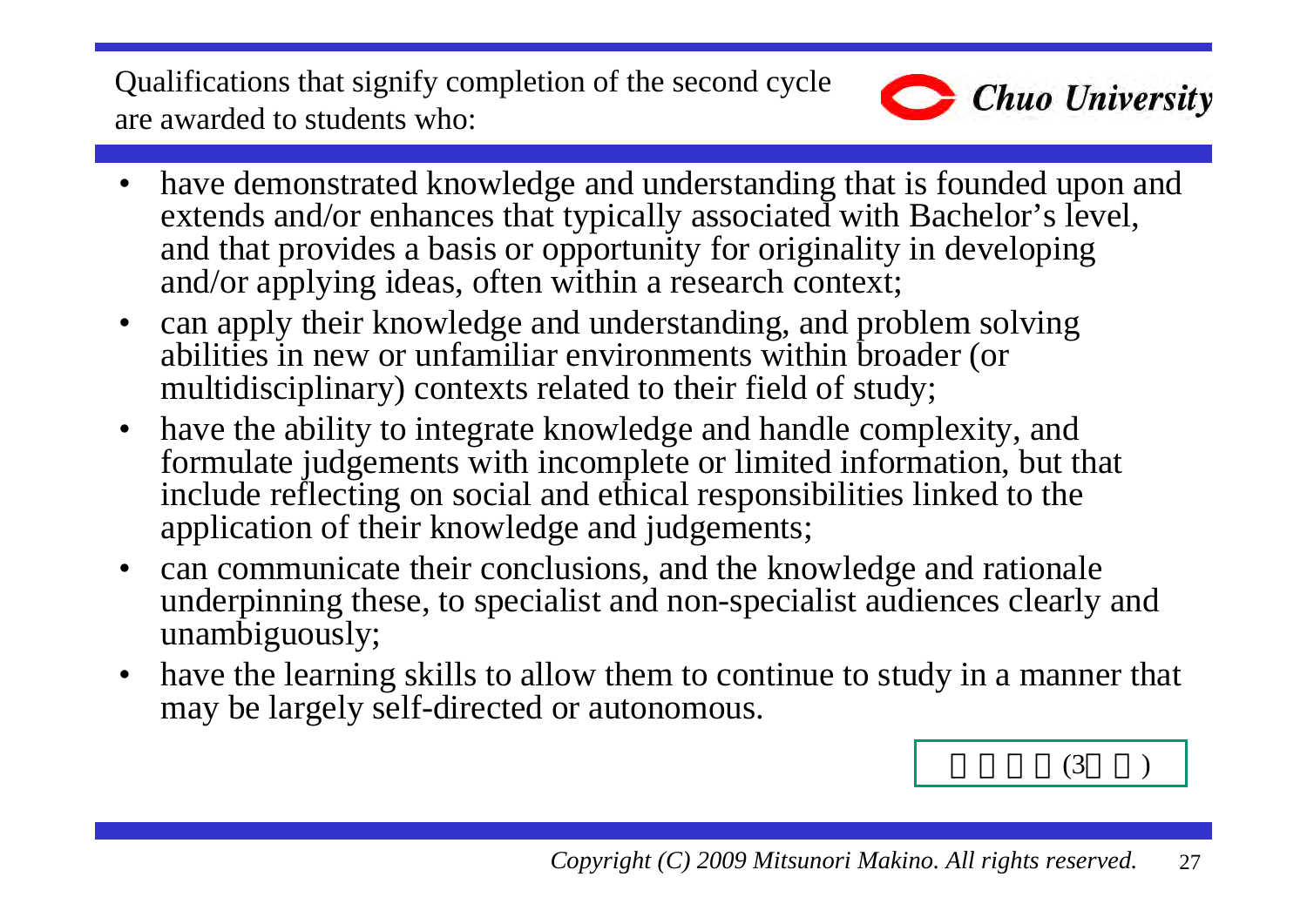Qualifications that signify completion of the third cycle are awarded to students who:



- have demonstrated a systematic understanding of a field of study and mastery of the skills and methods of research associated with that field;
- have demonstrated the ability to conceive, design, implement and adapt a substantial process of research with scholarly integrity;
- have made a contribution through original research that extends the frontier of knowledge by developing a substantial body of work, some of which merits national or international refereed publication;
- are capable of critical analysis, evaluation and synthesis of new and complex ideas;
- can communicate with their peers, the larger scholarly community and with society in general about their areas of expertise;
- can be expected to be able to promote, within academic and professional contexts, technological, social or cultural advancement in a knowledge based society;

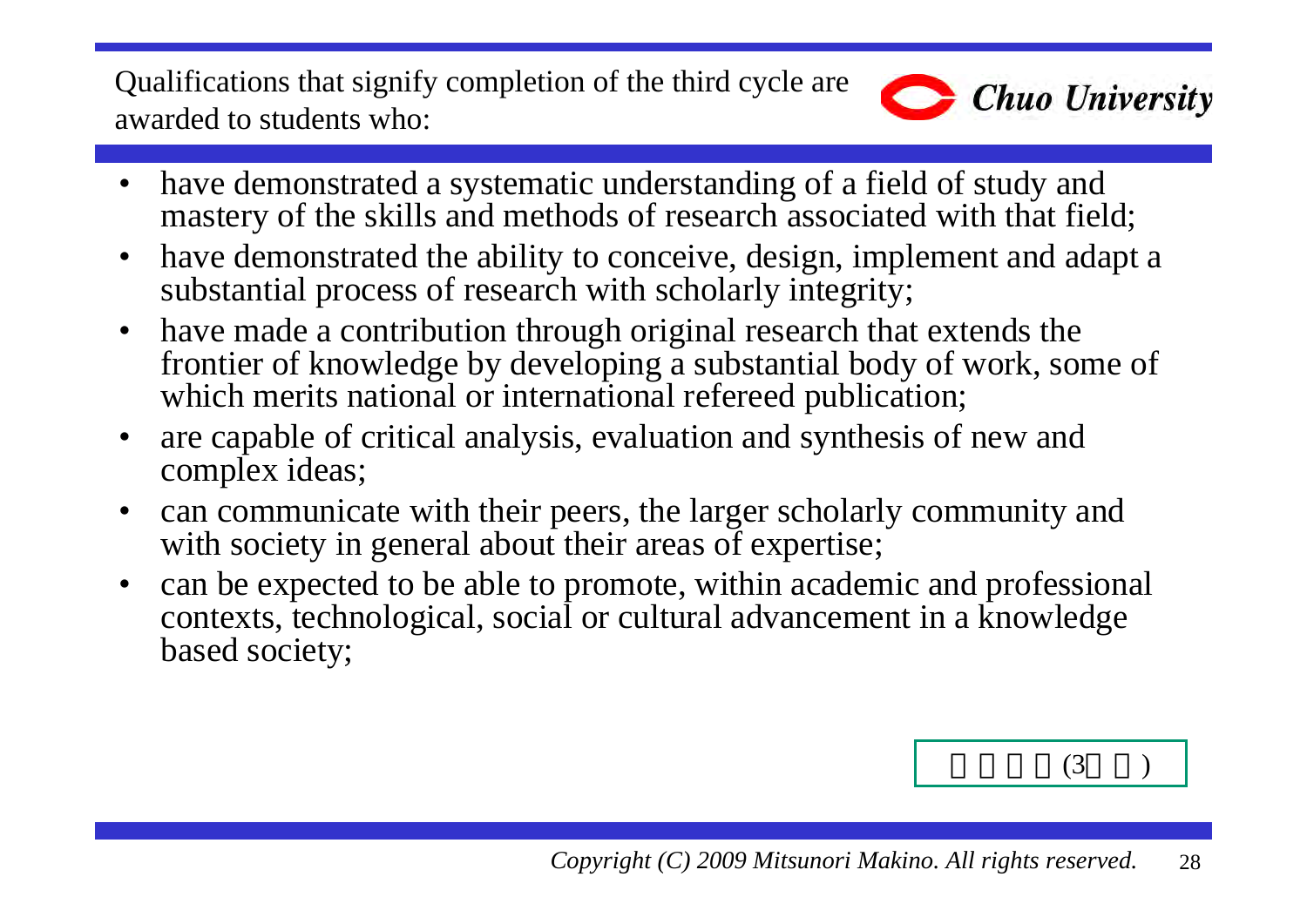### Differentiating between cycles



| Cycle         | Knowledge and understanding:                                                                                                        |  |  |  |
|---------------|-------------------------------------------------------------------------------------------------------------------------------------|--|--|--|
| 1 (Bachelor)  | [Is] supported by advanced text books [with] some aspects informed by<br>knowledge at the forefront of their field of study         |  |  |  |
| 2 (Master)    | provides a basis or opportunity for originality in developing or applying ideas<br>often in a research* context                     |  |  |  |
| 3 (Doctorate) | [includes] a systematic understanding of their field of study and mastery of the<br>methods of research* associated with that field |  |  |  |

|               | Applying knowledge and understanding:                                                                                                                                                           |  |  |  |
|---------------|-------------------------------------------------------------------------------------------------------------------------------------------------------------------------------------------------|--|--|--|
| 1 (Bachelor)  | [through] devising and sustaining arguments                                                                                                                                                     |  |  |  |
| 2 (Master)    | [through] problem solving abilities [applied] in new or unfamiliar environments<br>within broader (or multidisciplinary) contexts                                                               |  |  |  |
| 3 (Doctorate) | [is demonstrated by the] ability to conceive, design, implement and adapt a<br>substantial process of research* with scholarly integrity                                                        |  |  |  |
|               | [is in the context of] a contribution that extends the frontier of knowledge by<br>developing a substantial body of work some of which merits national or<br>international refereed publication |  |  |  |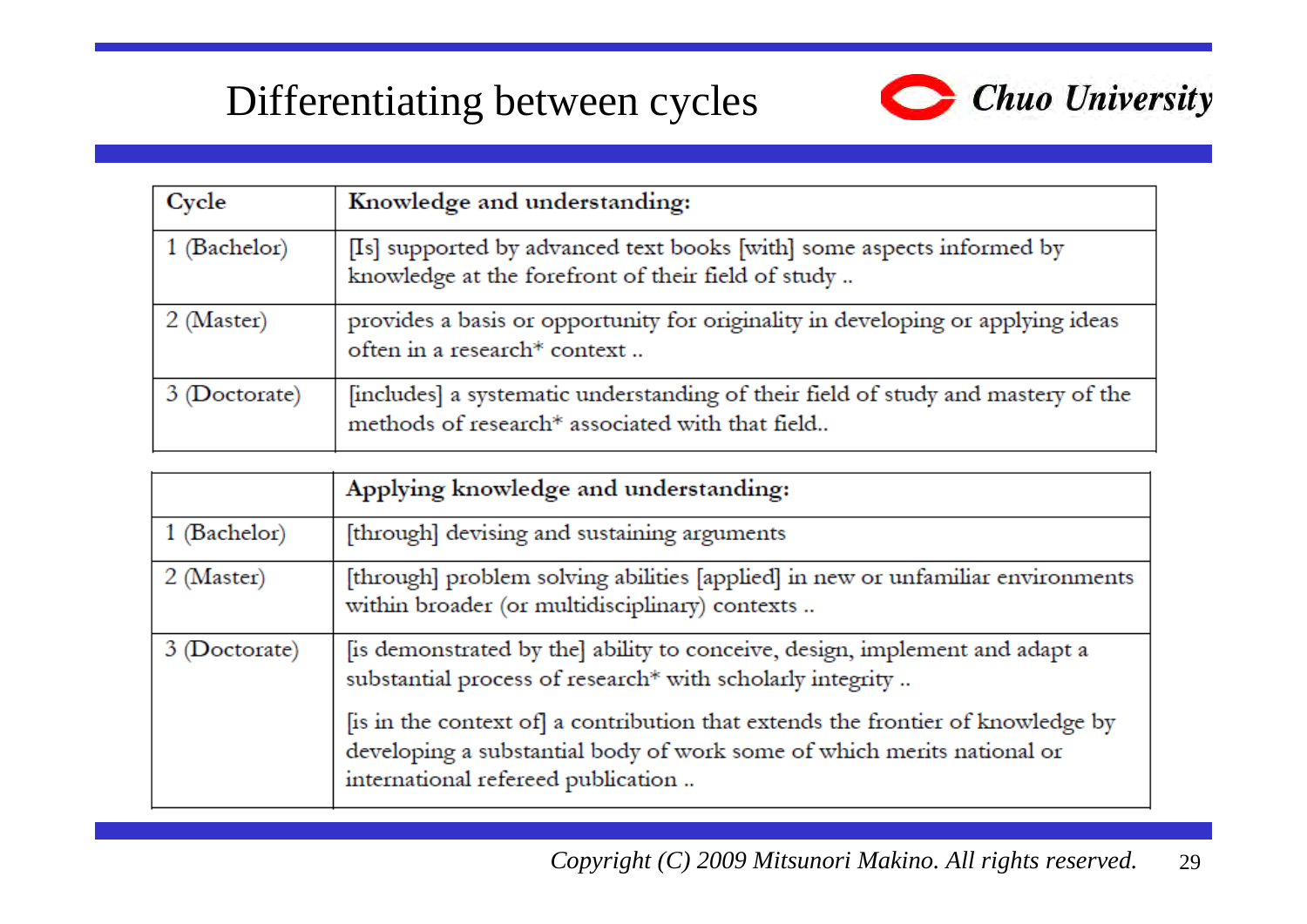### Differentiating between cycles



|               | Making judgements:                                                                                                        |
|---------------|---------------------------------------------------------------------------------------------------------------------------|
| 1 (Bachelor)  | [involves] gathering and interpreting relevant data                                                                       |
| 2 (Master)    | [demonstrates] the ability to integrate knowledge and handle complexity, and<br>formulate judgements with incomplete data |
| 3 (Doctorate) | [requires being] capable of critical analysis, evaluation and synthesis of new and<br>complex ideas                       |

|               | Communication                                                                                                                                    |
|---------------|--------------------------------------------------------------------------------------------------------------------------------------------------|
| 1 (Bachelor)  | [of] information, ideas, problems and solutions                                                                                                  |
| 2 (Master)    | [of] their conclusions and the underpinning knowledge and rationale (restricted<br>scope) to specialist and non-specialist audiences (monologue) |
| 3 (Doctorate) | with their peers, the larger scholarly community and with society in general<br>(dialogue) about their areas of expertise (broad scope)          |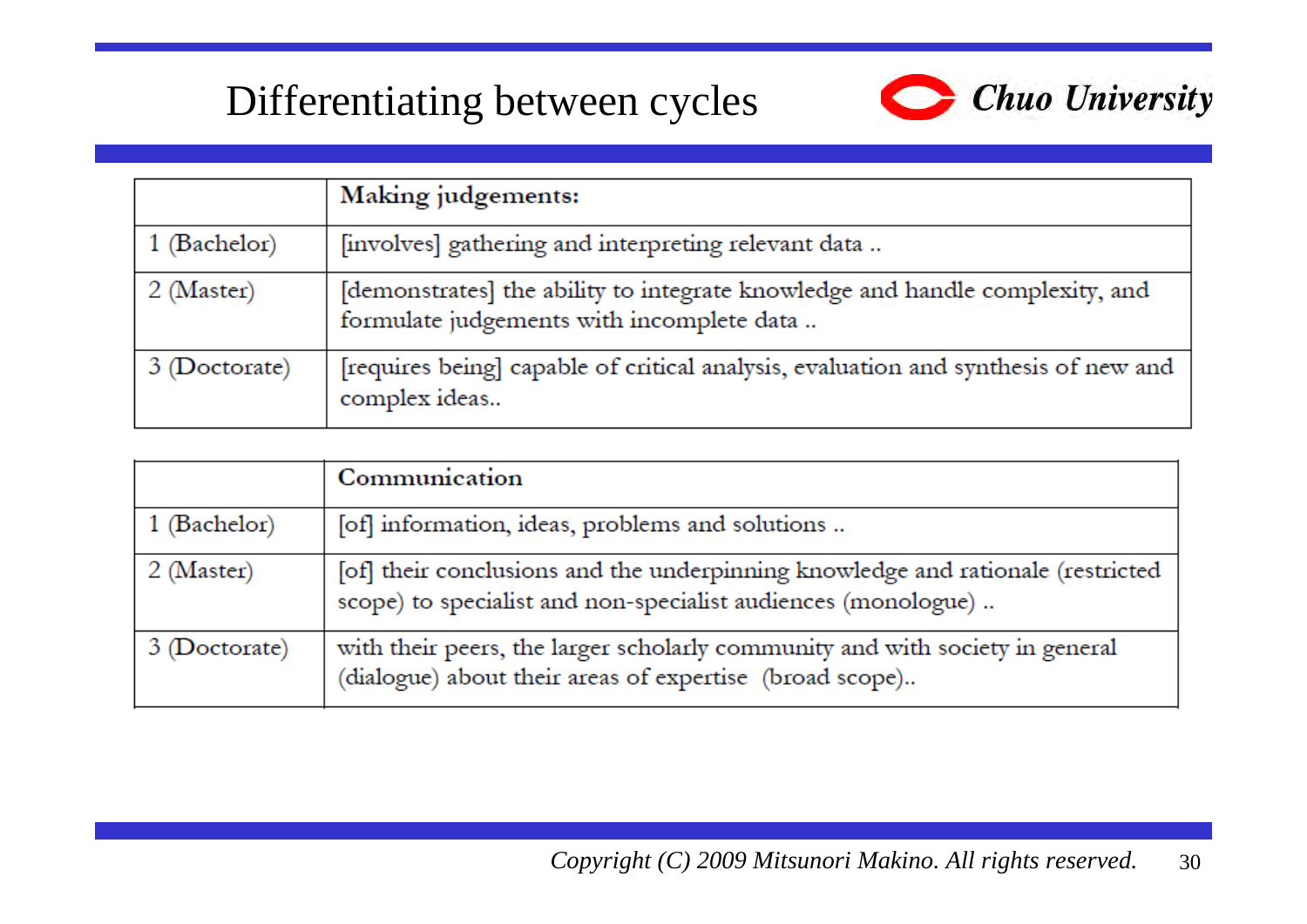### Differentiating between cycles



|               | Learning skills                                                                                                             |
|---------------|-----------------------------------------------------------------------------------------------------------------------------|
| 1 (Bachelor)  | have developed those skills needed to study further with a high level of<br>autonomy                                        |
| 2 (Master)    | study in a manner that may be largely self-directed or autonomous                                                           |
| 3 (Doctorate) | expected to be able to promote, within academic and professional contexts,<br>technological, social or cultural advancement |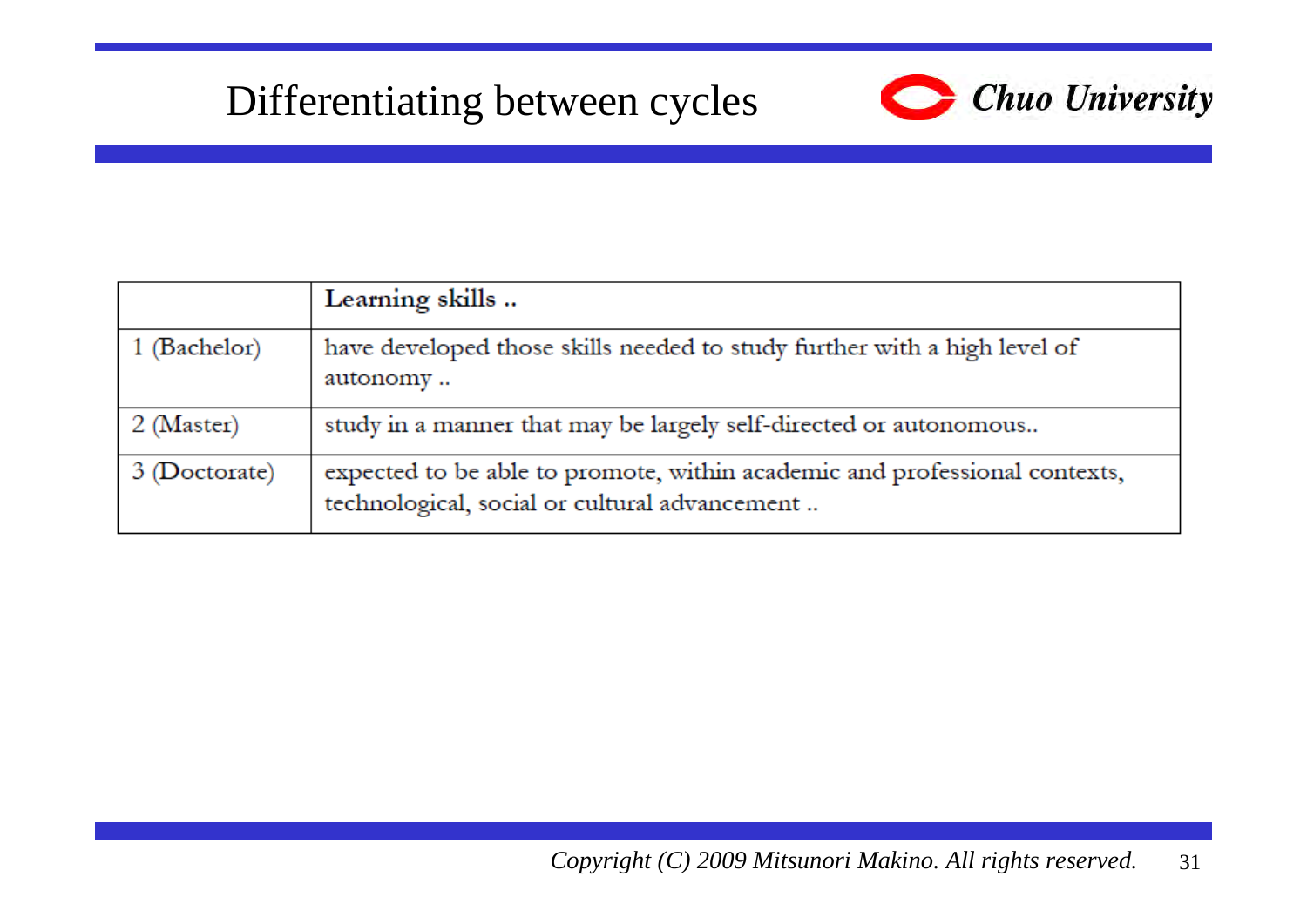International Engineering Meeting(IEM)  $\blacktriangleright$  Chuo University Graduate Attribute• IEM– Washington accord  $\mathcal{L}$ 1( 2009 6) • Graduate Attribute– Engineering Knowledge Engineer Technologist – Problem Analysis Technician– Design/development of solutions – Investigation Modern Tool Usage – Individual and Team work– Communication – Project Management and Finance – The Engineer and Society – Environment and Sustainability JABEE– Ethics

– Life long learning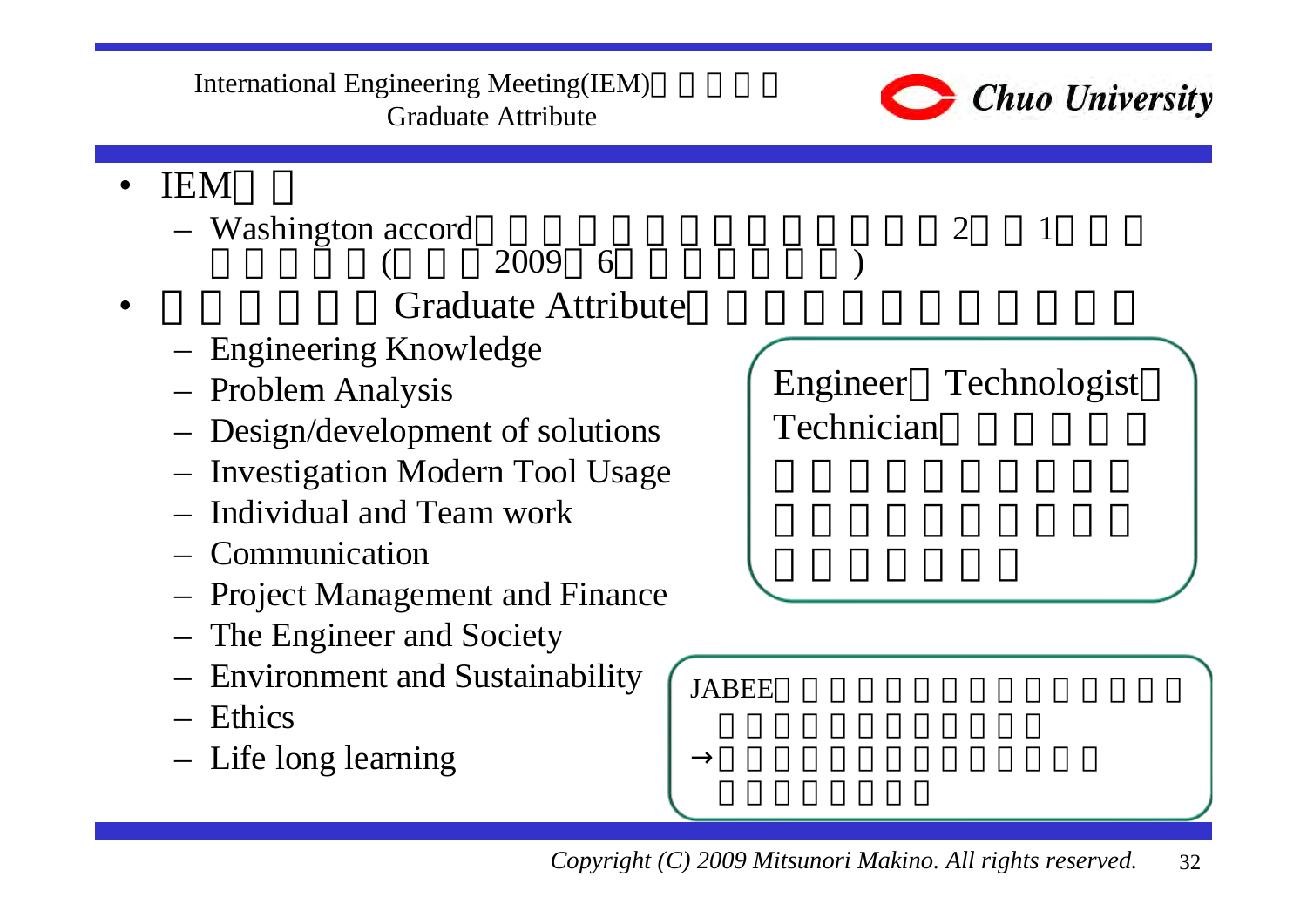#### IEM Graduate Attribute JABEE $(1/3)$



|  |                                    | Differentiating<br>Characteristic                                                                                                                        |              |                                                                                                                                                                                                                                                                                         |
|--|------------------------------------|----------------------------------------------------------------------------------------------------------------------------------------------------------|--------------|-----------------------------------------------------------------------------------------------------------------------------------------------------------------------------------------------------------------------------------------------------------------------------------------|
|  |                                    | Breadth and depth of SA<br>education and type of<br>knowledge, both                                                                                      | WA           | Apply knowledge of mathematics, science, engineering fundamentals and an engineering specialization<br>to the solution of complex engineering problems                                                                                                                                  |
|  |                                    |                                                                                                                                                          |              | Apply knowledge of mathematics, science, engineering fundamentals and an engineering specialization<br>to defined and applied engineering procedures, processes, systems or methodologies                                                                                               |
|  | 1 Engineering Knowledge            |                                                                                                                                                          | <b>DA</b>    | Apply knowledge of mathematics, science, engineering fundamentals and an engineering specialization<br>to wide proctical procedures and practices                                                                                                                                       |
|  |                                    | theoretical and<br>practical                                                                                                                             | <b>JABEE</b> | $\left( c\right)$<br>(d)                                                                                                                                                                                                                                                                |
|  |                                    |                                                                                                                                                          | <b>JABEE</b> | $\overline{()}$<br>(ii)                                                                                                                                                                                                                                                                 |
|  |                                    |                                                                                                                                                          | WA           | Identify, formulate, research literature and solve complex engineering problems reaching<br>substantiated conclusions using first principles of mathematics and engineering sciences                                                                                                    |
|  | 2 Problem Analysis                 | Complexity of<br>analysis                                                                                                                                | <b>SA</b>    | Identify, formulate, research literature and solve broadly-defined engineering problems reaching<br>substantiated conclusions using analytical tools appropriate to their discipline or area of<br>specialisation                                                                       |
|  |                                    |                                                                                                                                                          | DA           | Identify and solve well-defined engineering problems reaching substantiated conclusions using<br>codified methods of analysis specific to their field of activity                                                                                                                       |
|  |                                    |                                                                                                                                                          | <b>JABEE</b> | (d)                                                                                                                                                                                                                                                                                     |
|  |                                    |                                                                                                                                                          | <b>JABEE</b> | (iii)                                                                                                                                                                                                                                                                                   |
|  | Design/development of<br>solutions | Breadth and<br>uniqueness of                                                                                                                             | <b>WA</b>    | Design solutions for complex engineering problems and design systems, components or processes<br>that meet specified needs with appropriate consideration for public health and safety, cultural,<br>societal, and environmental considerations                                         |
|  |                                    | engineering problems<br>i.e. the extent to<br>which problems are<br>original and to which<br>solutions have<br>previously been<br>identified or codified | <b>SA</b>    | Design solutions for broadly-defined engineering technology problems and contribute to the design of<br>systems, components or processes that meet specified needs with appropriate consideration for<br>public health and safety, cultural, societal, and environmental considerations |
|  |                                    |                                                                                                                                                          | DA           | Design solutions for well-defined technical problems and assist with the design of systems,<br>components or processes that meet specified needs with appropriate consideration for public health<br>and safety, cultural, societal, and environmental considerations                   |
|  |                                    |                                                                                                                                                          | <b>JABEE</b> | (e)                                                                                                                                                                                                                                                                                     |
|  |                                    |                                                                                                                                                          | <b>JABEE</b> | (iii)                                                                                                                                                                                                                                                                                   |
|  |                                    |                                                                                                                                                          | <b>WA</b>    | Conduct investigations of complex problems including engagement with the research literature and<br>use of research methods including design of experiments, analysis and interpretation of data, and<br>synthesis of information to provide valid conclusions                          |
|  | 4 Investigation                    | Breadth and deptth<br>of investigation and<br>experimentation                                                                                            | <b>SA</b>    | Conduct investigations of broadly-defined problems; locate, search and select relevant data from<br>codes, data bases and literature, design and conduct experiments to provide valid conclusions                                                                                       |
|  |                                    |                                                                                                                                                          | DA           | Conduct investigations of well-defined problems; locate and search relevant codes and catalogues,<br>conduct standard tests and measurements                                                                                                                                            |
|  |                                    |                                                                                                                                                          | <b>JABEE</b> | (h)                                                                                                                                                                                                                                                                                     |
|  |                                    |                                                                                                                                                          | <b>JABEE</b> | (iv)                                                                                                                                                                                                                                                                                    |

JABEE

*Copyright (C) 2009 Mitsunori Makino. All rights reserved.* 33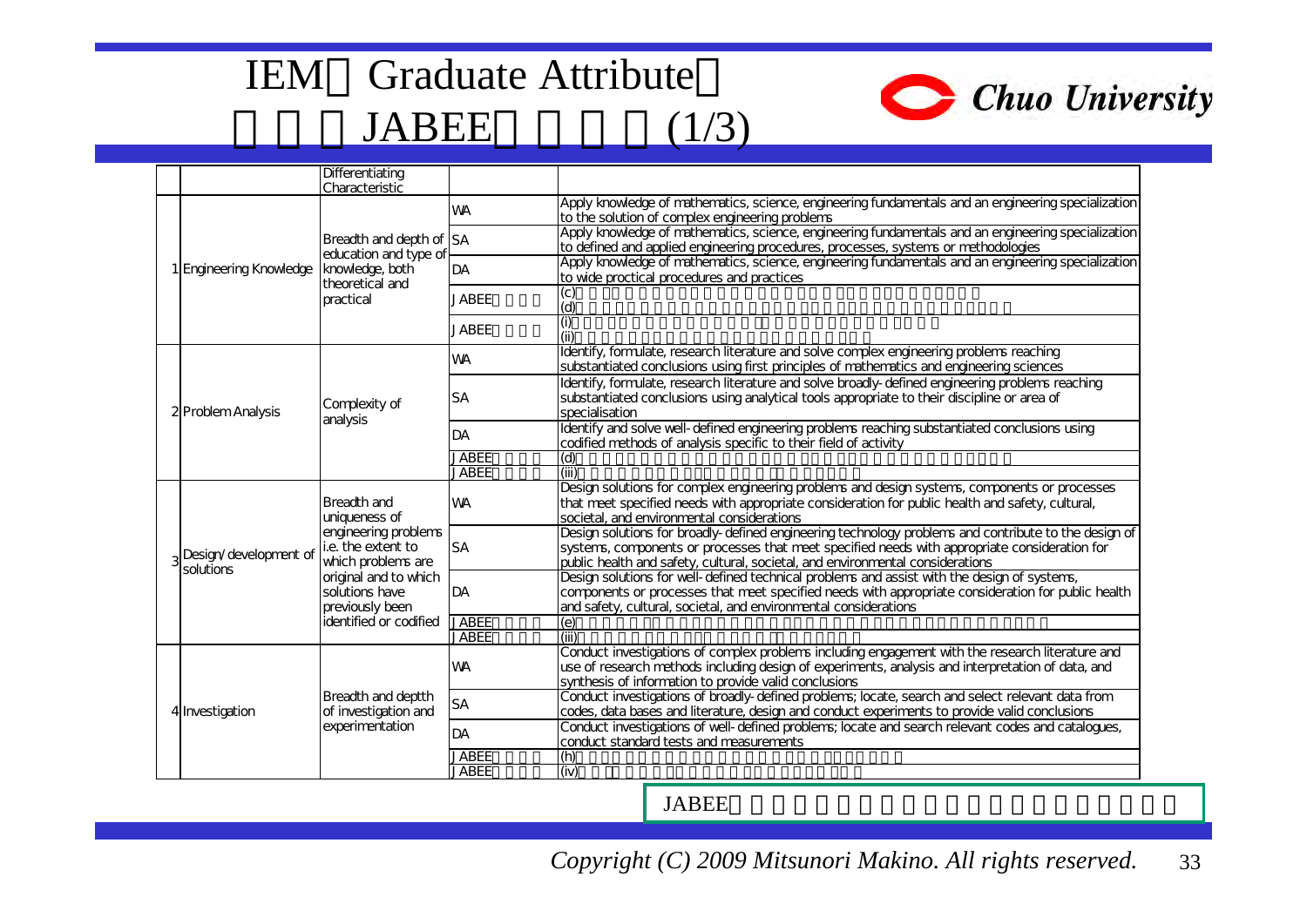#### IEM Graduate Attribute JABEE $(3/3)$



|  | Level of<br>5 Modern Tool Usage<br>the tool |                                                                                                      | WА              | Create, select and apply appropriate techniques, resources, and modern engineering and IT tools,<br>including prediction and modelling, to complex engineering activities, with an understanding of the<br>limitations                                                                    |
|--|---------------------------------------------|------------------------------------------------------------------------------------------------------|-----------------|-------------------------------------------------------------------------------------------------------------------------------------------------------------------------------------------------------------------------------------------------------------------------------------------|
|  |                                             | understanding of the<br>appropriateness of                                                           | <b>ISA</b>      | Select and apply appropriate techniques, resources, and modern engineering and IT tools, including<br>prediction and modelling to broadly-defined engineering activities, with an understanding of the<br>limitations                                                                     |
|  |                                             |                                                                                                      | DA              | Apply appropriate techniques, resources, and modern engineering and IT tools to well-defined<br>engineering activities, with an awareness of the limitations                                                                                                                              |
|  |                                             |                                                                                                      | <b>JABEE</b>    | (e)                                                                                                                                                                                                                                                                                       |
|  |                                             |                                                                                                      | <b>JABEE</b>    | (iii)                                                                                                                                                                                                                                                                                     |
|  |                                             |                                                                                                      | <b>NA</b>       | Function effectively as an indivisual, and as a member or leader in diverse teams and in multi-<br>disciplinary settings                                                                                                                                                                  |
|  | <b>Indivisual and Team</b>                  | Role in and diversity                                                                                | <b>SA</b>       | Function effectively as an indivisual, and as a member or leader in diverse technical teams                                                                                                                                                                                               |
|  | work                                        | of team                                                                                              | $\overline{DA}$ | Function effectively as an indivisual, and as a member n diverse technical teams                                                                                                                                                                                                          |
|  |                                             |                                                                                                      | <b>JABEE</b>    | (f)                                                                                                                                                                                                                                                                                       |
|  |                                             |                                                                                                      | <b>JABEE</b>    | (v)                                                                                                                                                                                                                                                                                       |
|  |                                             |                                                                                                      | WA              | Communicate effectively on complex engineering activities with the engineering community and with<br>society at large, such as being able to comprehend and write effective reports and design<br>documentation, make effective presentations, and give and receive clear instructions    |
|  | 7 Communication                             | Level of<br>communication                                                                            | <b>SA</b>       | Communicate effectively on broadly-defined engineering activities with the engineering community<br>and with society at large, by being able to comprehend and write effective reports and design<br>documentation, make effective presentations, and give and receive clear instructions |
|  |                                             | according to type of<br>activities perforred                                                         | DA              | Communicate effectively on well-defined engineering activities with the engineering community and<br>with society at large, by being able to comprehend the work of others, document their own work, and<br>laive and receive clear instructions                                          |
|  |                                             |                                                                                                      | <b>JABEE</b>    | (f)                                                                                                                                                                                                                                                                                       |
|  |                                             |                                                                                                      | <b>JABEE</b>    | $\omega$                                                                                                                                                                                                                                                                                  |
|  |                                             |                                                                                                      | <b>AV</b>       | Demonstrate a knowledge and understanding of management and business practices, such as risk and<br>change management, and understand their liminations                                                                                                                                   |
|  | Project Management                          | Level of management<br>required for differing<br>types of activity<br>Note: needs level<br>Statement | <b>SA</b>       | Demonstrate an awareness and understanding of management and business practices, such as risk<br>and change management, and understand their liminations                                                                                                                                  |
|  | and Finance                                 |                                                                                                      | DA              | Demonstrate an avareness of management and business practices, such as risk and change<br>management                                                                                                                                                                                      |
|  |                                             |                                                                                                      | <b>JABEE</b>    | (h)                                                                                                                                                                                                                                                                                       |
|  |                                             |                                                                                                      | <b>JABEE</b>    | (iii)                                                                                                                                                                                                                                                                                     |

#### JABEE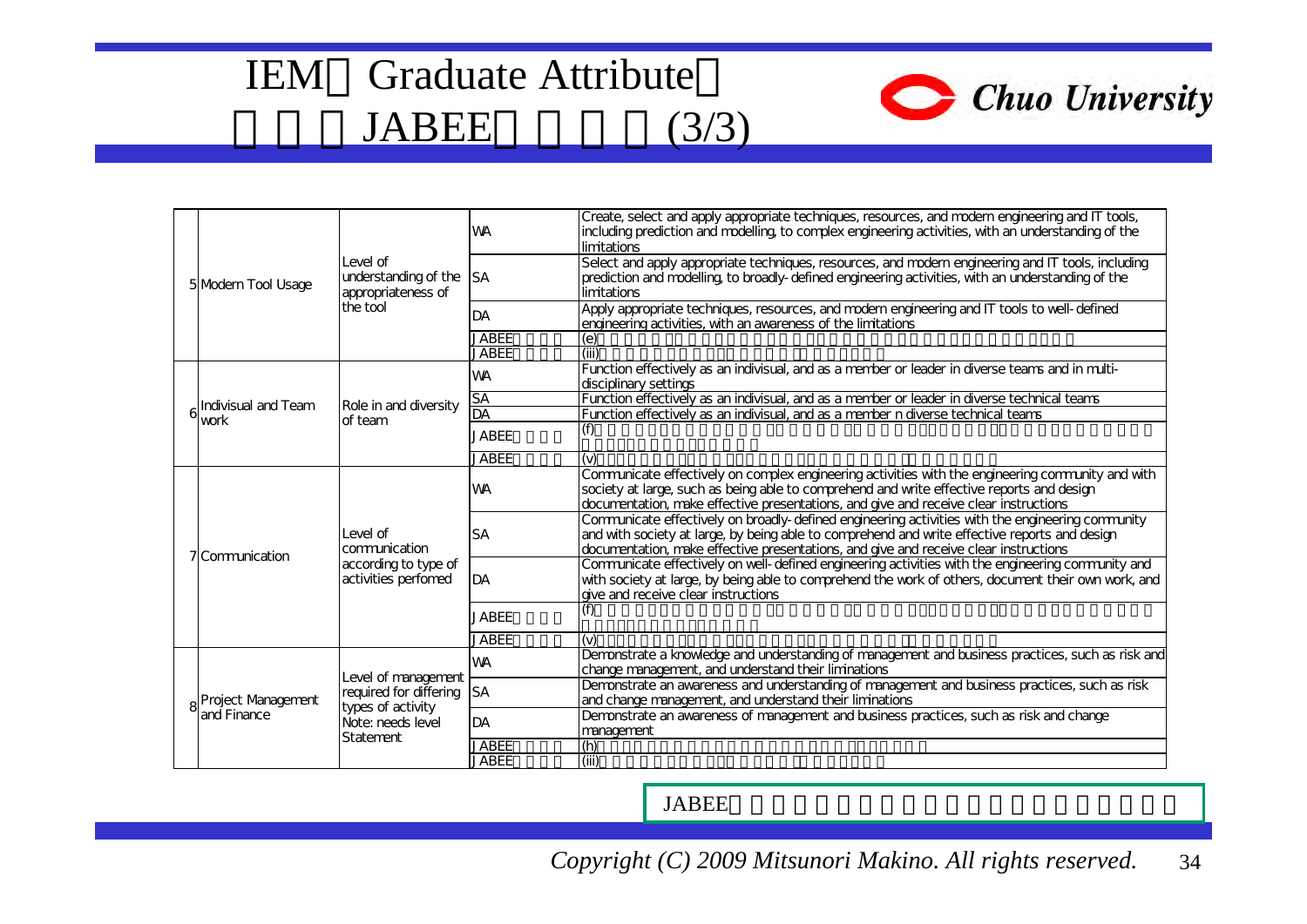#### IEM Graduate Attribute JABEE $(3/3)$



|  |                               |                                                                      | <b>WA</b>    | Apply reasoning informed by contextual knowledge to assess societal, health, safety, legal and      |
|--|-------------------------------|----------------------------------------------------------------------|--------------|-----------------------------------------------------------------------------------------------------|
|  |                               |                                                                      |              | cultural issues and the consequent responsibilities relevant to engineering practice                |
|  |                               |                                                                      | SA           | Demonstrate understanding of the societal, health, safety, legal and cultural issues and the        |
|  |                               |                                                                      |              | consequent responsibilities relevant to engineering technology practice                             |
|  | dThe Engineer and             | Level of knowledge                                                   | DA           | Demonstrate knowledge of the societal, health, safety, legal and cultural issues and the consequent |
|  | Society                       | and responsibility                                                   |              | responsibilities relevant to engineering technician practice                                        |
|  |                               |                                                                      |              | (a)                                                                                                 |
|  |                               |                                                                      | <b>JABEE</b> | (b)                                                                                                 |
|  |                               |                                                                      |              |                                                                                                     |
|  |                               |                                                                      | <b>JABEE</b> |                                                                                                     |
|  |                               |                                                                      | <b>NA</b>    | Understand the impact of engineering solutions in a societal context and demonstrate knowledge of   |
|  |                               |                                                                      |              | and need for sustainable development                                                                |
|  |                               |                                                                      | SA           | Understand the impact of engineering solutions in a societal context and demonstrate knowledge of   |
|  |                               | No difference in this                                                |              | and need for sustainable development                                                                |
|  | 10 <sup>Environment</sup> and | <b>characteristic</b><br>Note: no level<br>statement                 | DA           | Understand the impact of engineering solutions in a societal context and demonstrate knowledge of   |
|  | Sustainability                |                                                                      |              | and need for sustainable development                                                                |
|  |                               |                                                                      |              | (a)                                                                                                 |
|  |                               |                                                                      | <b>JABEE</b> | (b)                                                                                                 |
|  |                               |                                                                      |              |                                                                                                     |
|  |                               |                                                                      | <b>JABEE</b> |                                                                                                     |
|  |                               |                                                                      | <b>WA</b>    | Apply ethical principles and commit to professional ethics and responsibilities and norms of        |
|  |                               |                                                                      |              | engineering practice                                                                                |
|  |                               |                                                                      | SA           | Apply ethical principles and commit to professional ethics and responsibilities and norms of        |
|  | 11 Ethics                     | No differentiation in                                                |              | engineering practice                                                                                |
|  |                               | this characteristic                                                  | DA           | Apply ethical principles and commit to professional ethics and responsibilities and norms of        |
|  |                               |                                                                      |              | engineering practice<br>(b)                                                                         |
|  |                               |                                                                      | <b>JABEE</b> |                                                                                                     |
|  |                               |                                                                      | <b>JABEE</b> |                                                                                                     |
|  |                               |                                                                      | <b>WA</b>    | Recognize the need for, and have the ability to engage in independent and life-long learning        |
|  |                               | No differentiation in<br>this characteristic<br>Note: differentiate? | <b>SA</b>    | Recognize the need for, and have the ability to engage in independent and life-long learning        |
|  | 12 Life long learning         |                                                                      | DA           | Recognize the need for, and have the ability to engage in independent and life-long learning        |
|  |                               |                                                                      | <b>JABEE</b> | (a)                                                                                                 |
|  |                               |                                                                      | <b>JABEE</b> |                                                                                                     |
|  |                               |                                                                      |              |                                                                                                     |

#### JABEE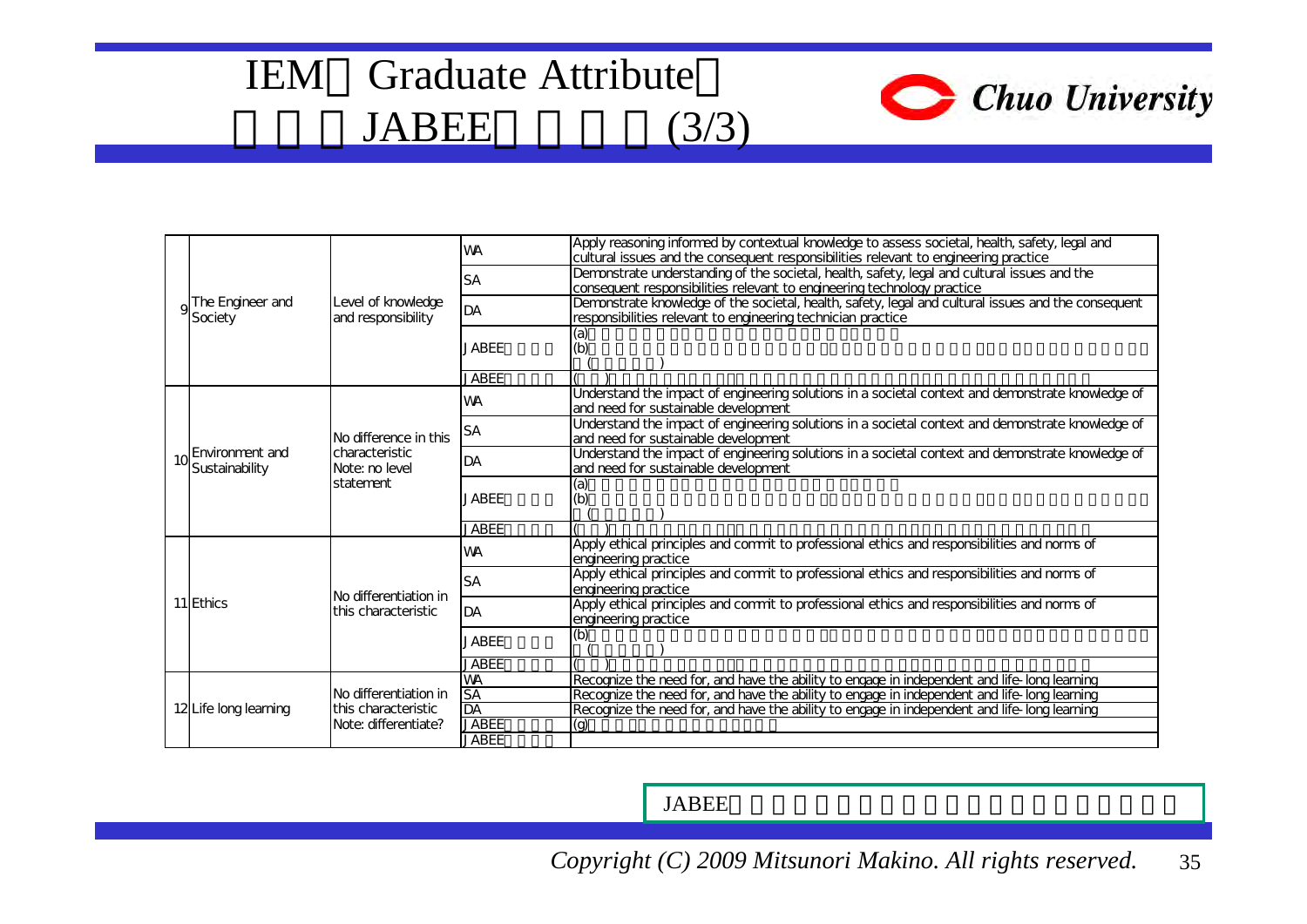#### Network of Accreditation Bodies for Engineering Education in Asia (NABEEA)





*Copyright (C) 2009 Mitsunori Makino. All rights reserved.*

36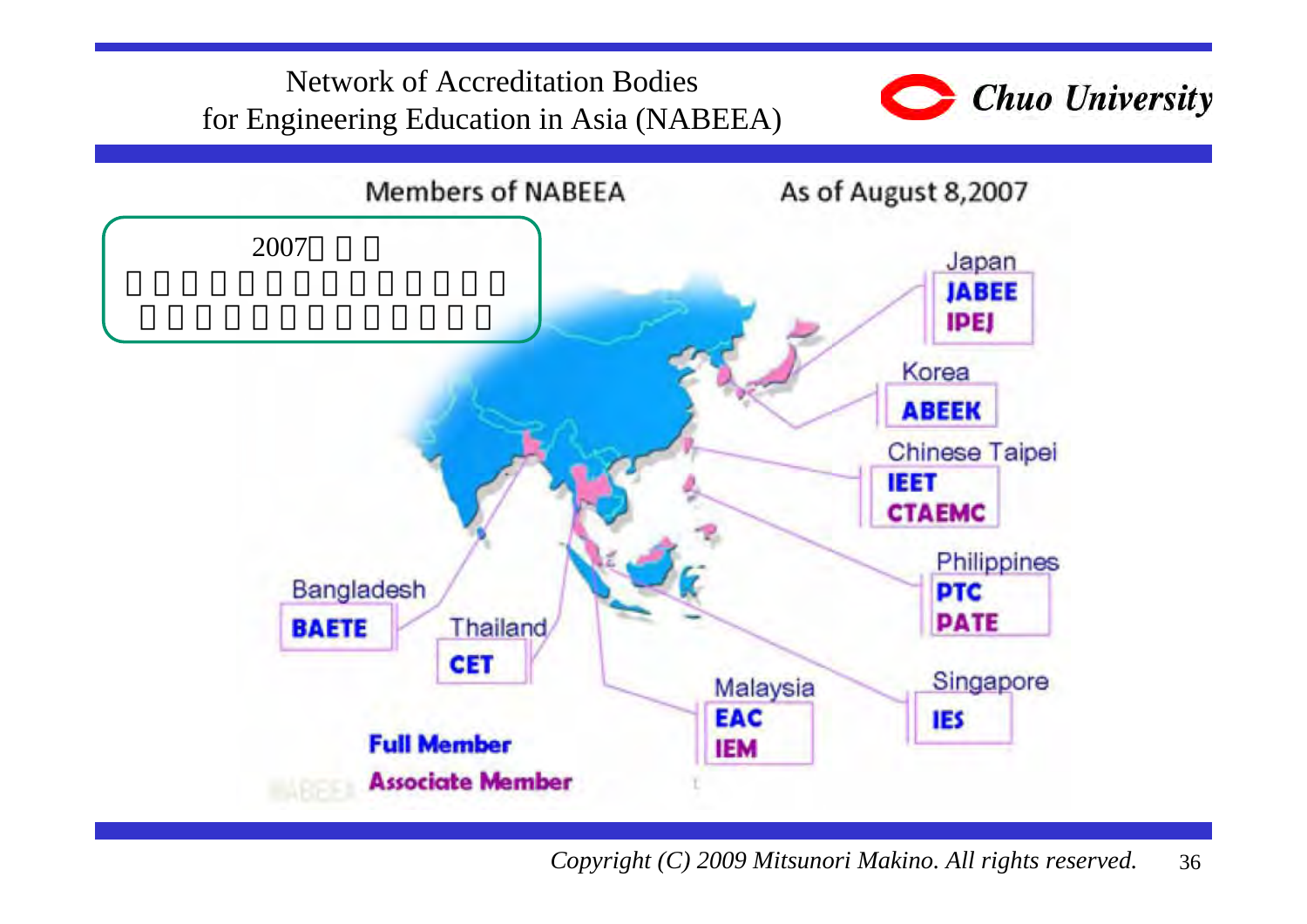

# **(**私見 **)**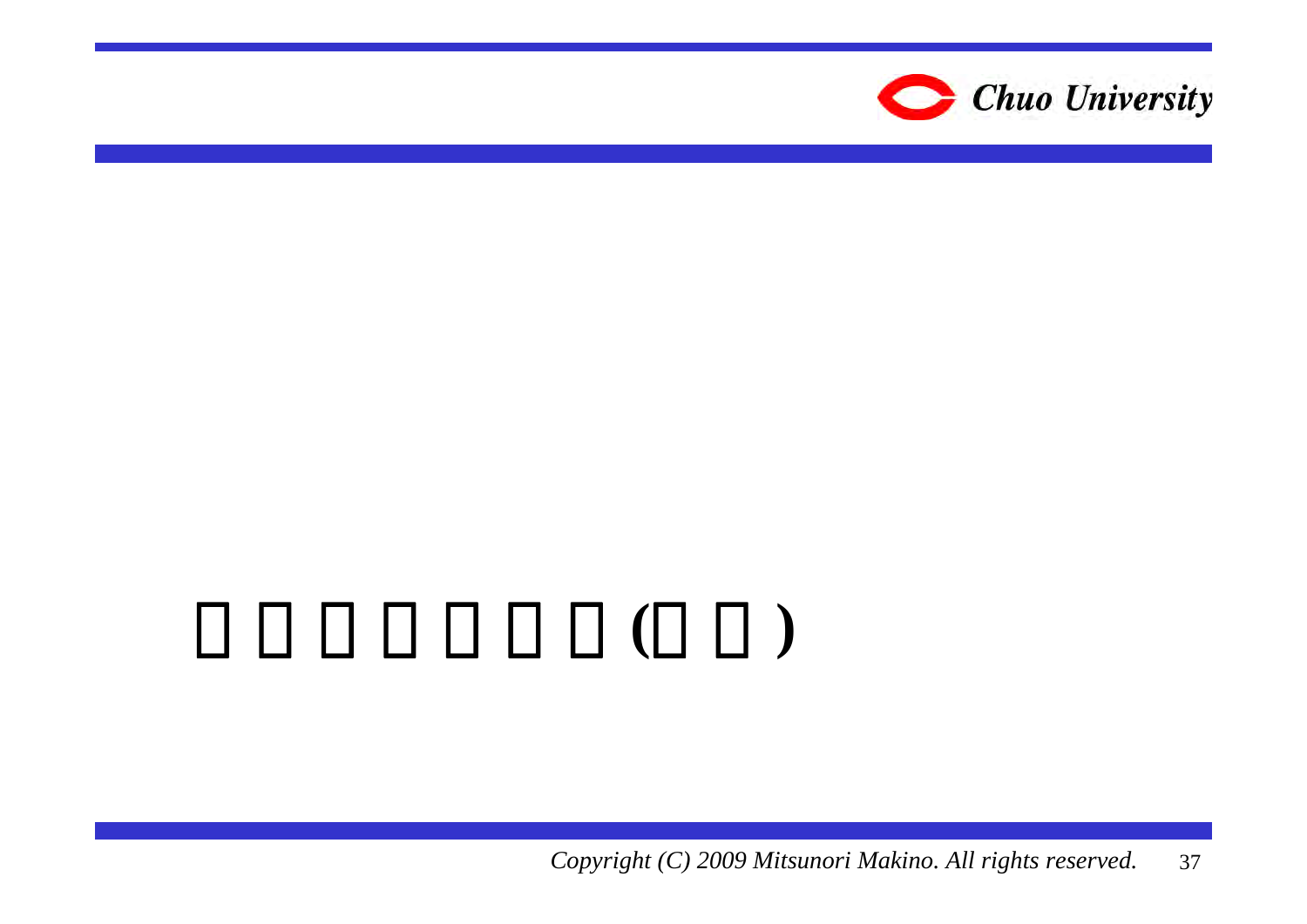

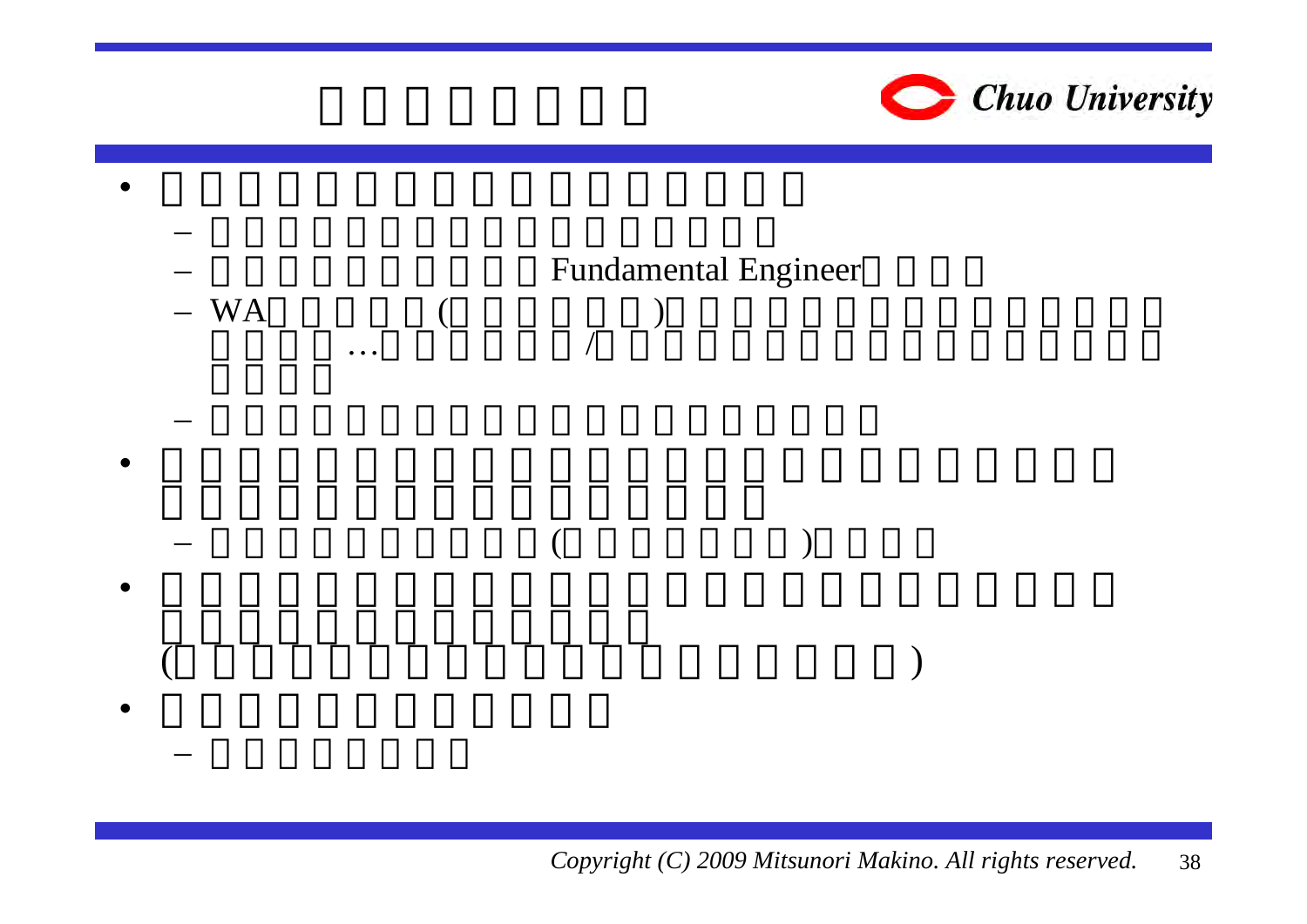

•

•

•

•

•



 $-\frac{1}{2}$ ok

*Copyright (C) 2009 Mitsunori Makino. All rights reserved.*

39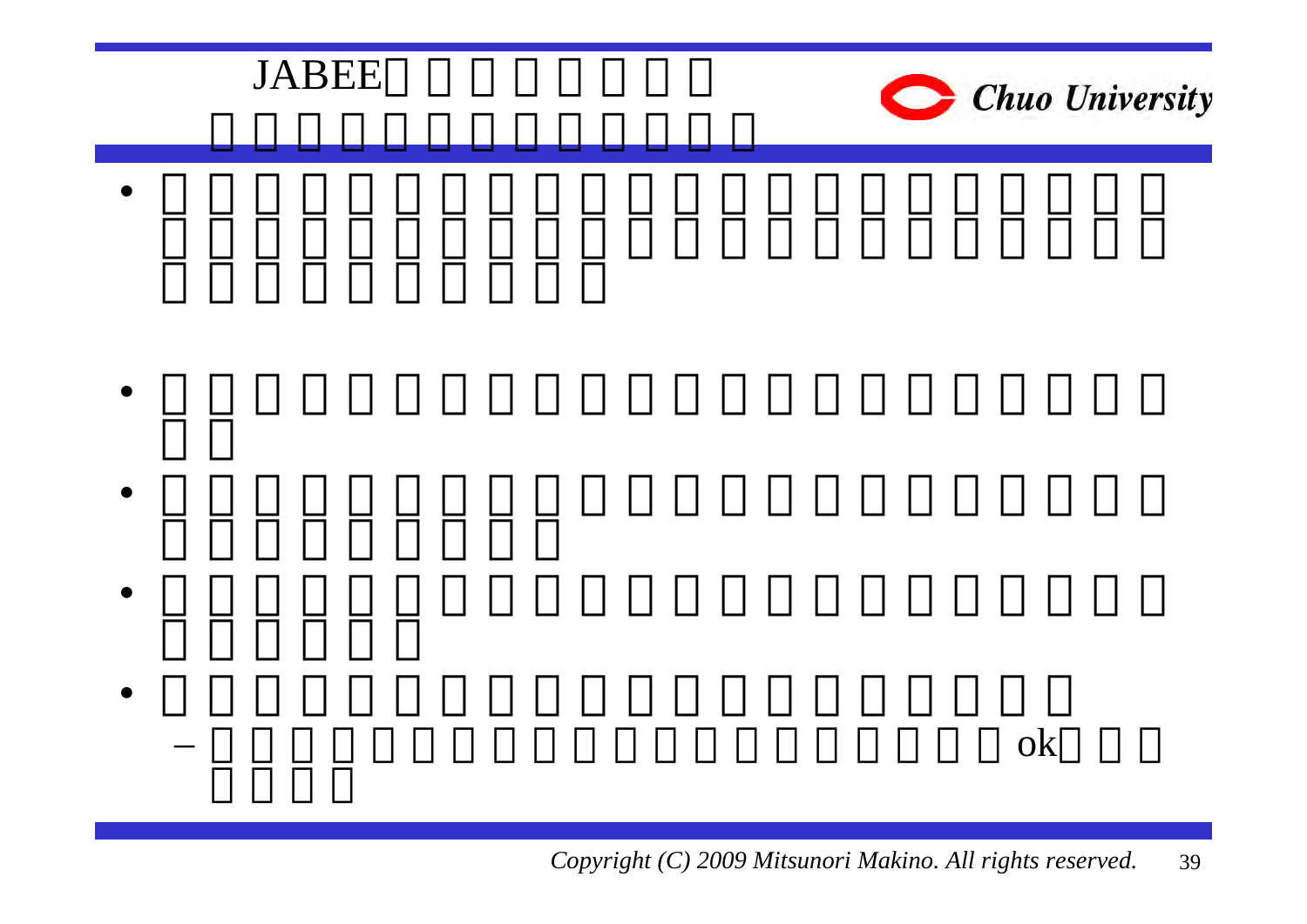

|  |  |           | $\overline{\circ}$ | $\overline{1}$ | $\overline{2}$ | $\overline{3}$ | $\overline{4}$ |  |  |
|--|--|-----------|--------------------|----------------|----------------|----------------|----------------|--|--|
|  |  |           |                    |                |                |                |                |  |  |
|  |  |           |                    |                |                |                |                |  |  |
|  |  |           |                    |                |                |                |                |  |  |
|  |  |           |                    |                |                |                |                |  |  |
|  |  |           |                    |                |                |                |                |  |  |
|  |  |           |                    |                |                |                |                |  |  |
|  |  |           |                    |                |                |                |                |  |  |
|  |  |           |                    |                |                |                |                |  |  |
|  |  | $(\quad)$ |                    |                |                |                |                |  |  |
|  |  |           |                    |                |                |                |                |  |  |
|  |  |           |                    |                |                |                |                |  |  |
|  |  |           |                    |                |                |                |                |  |  |

(

)

• 20088 a 2009 a 2009 a 2009 a 2009 a 2009 a 2009 a 2009 a 2009 a 2009 a 2009 a 2009 a 2009 a 2009 a 2009 a 2009 a 2 • 2009

)

(

)

 $9 \hspace{2.5cm} ($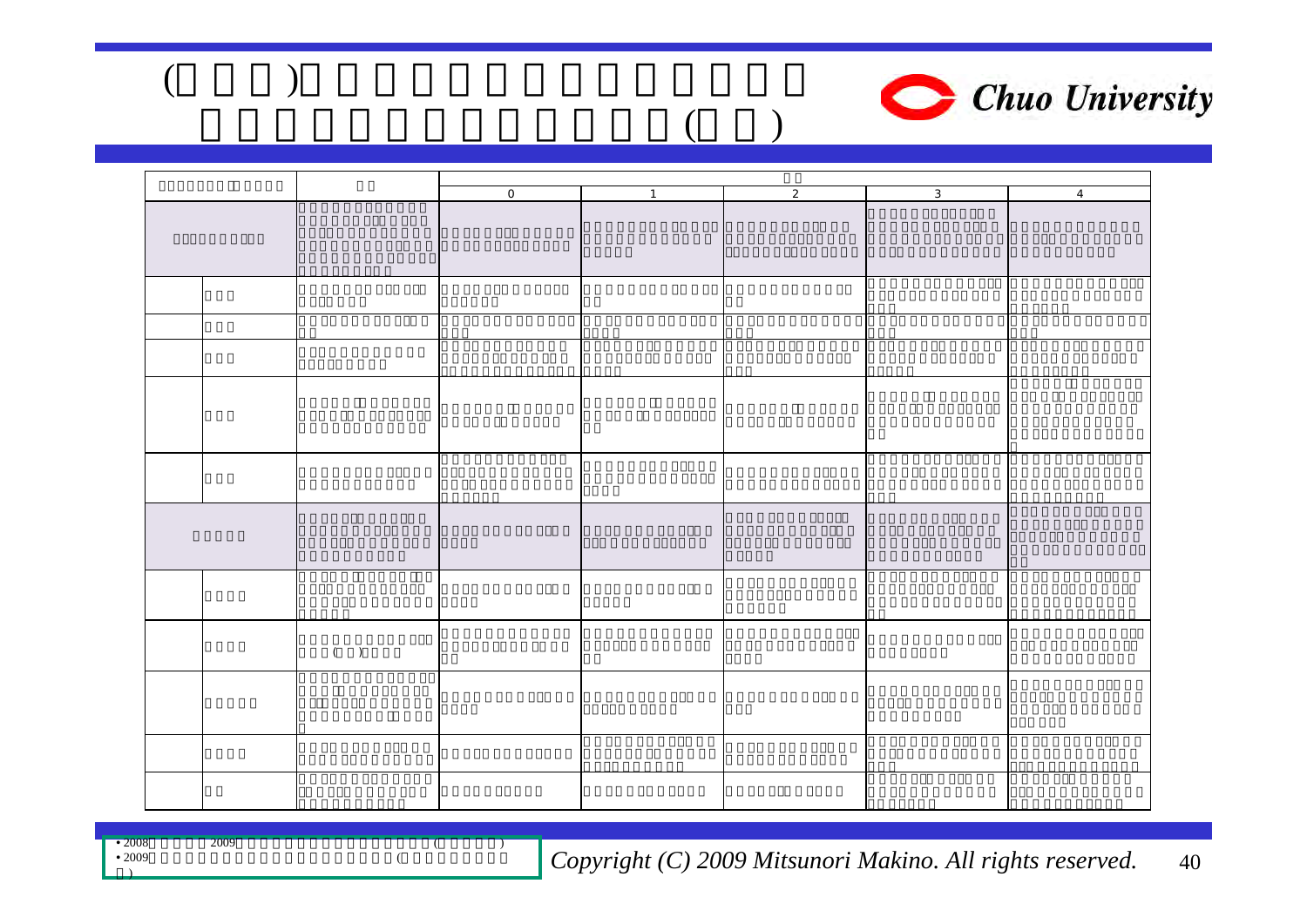

(

)

• 20088 a 2009 a 2009 a 2009 a 2009 a 2009 a 2009 a 2009 a 2009 a 2009 a 2009 a 2009 a 2009 a 2009 a 2009 a 2009 a 2 • 2009 $9 \hspace{2.5cm} ($ )

(

)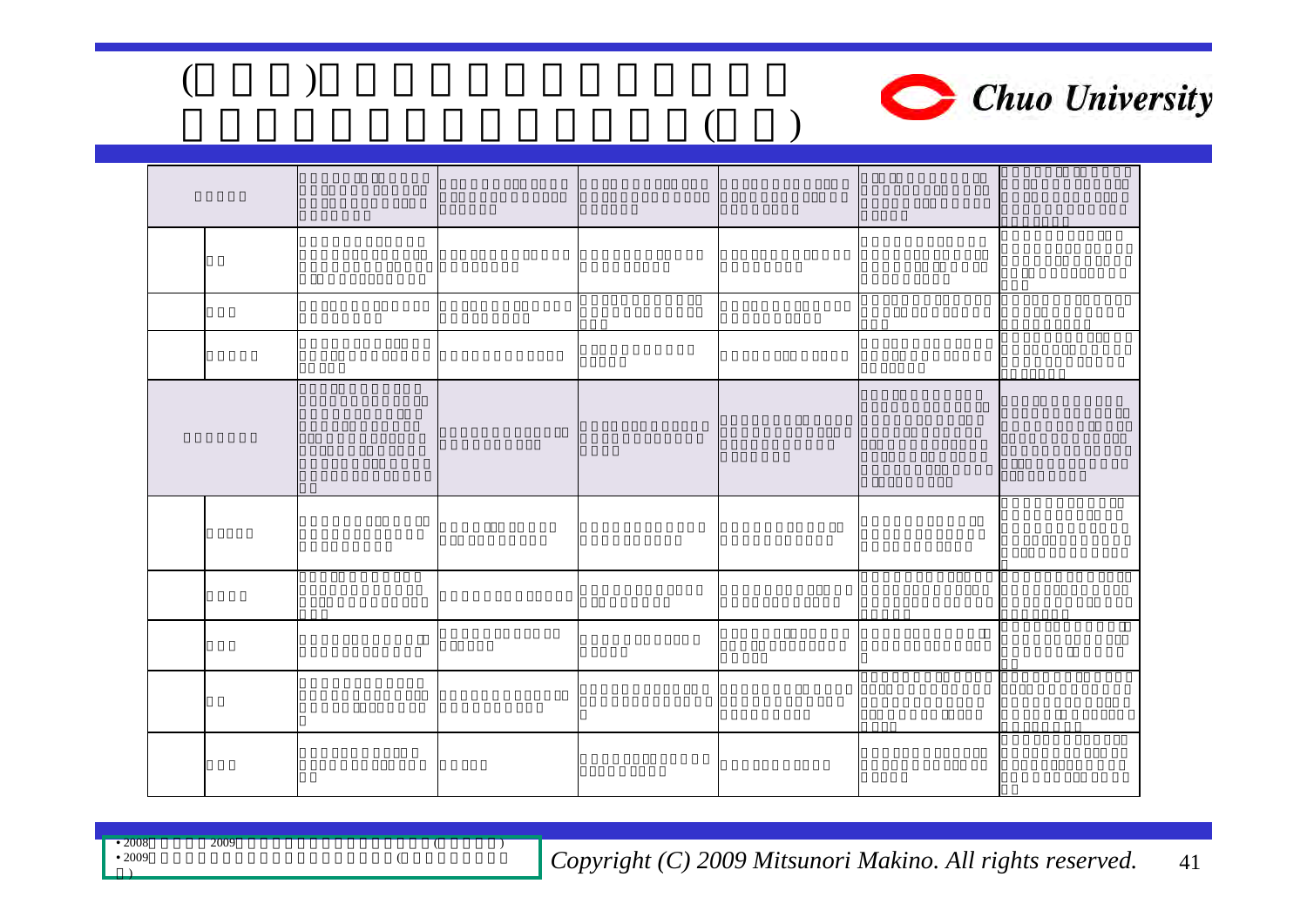

•

•

•

•

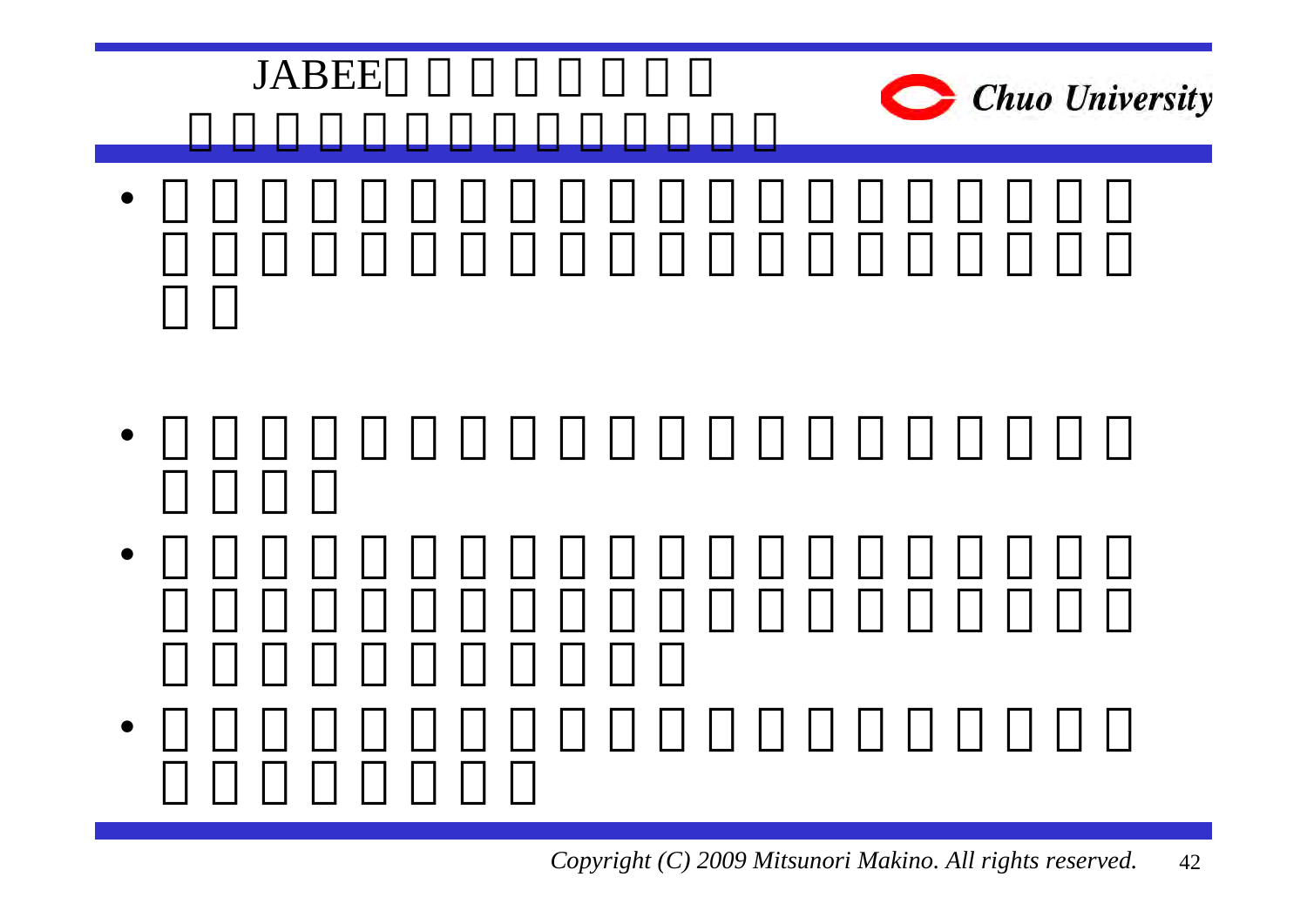